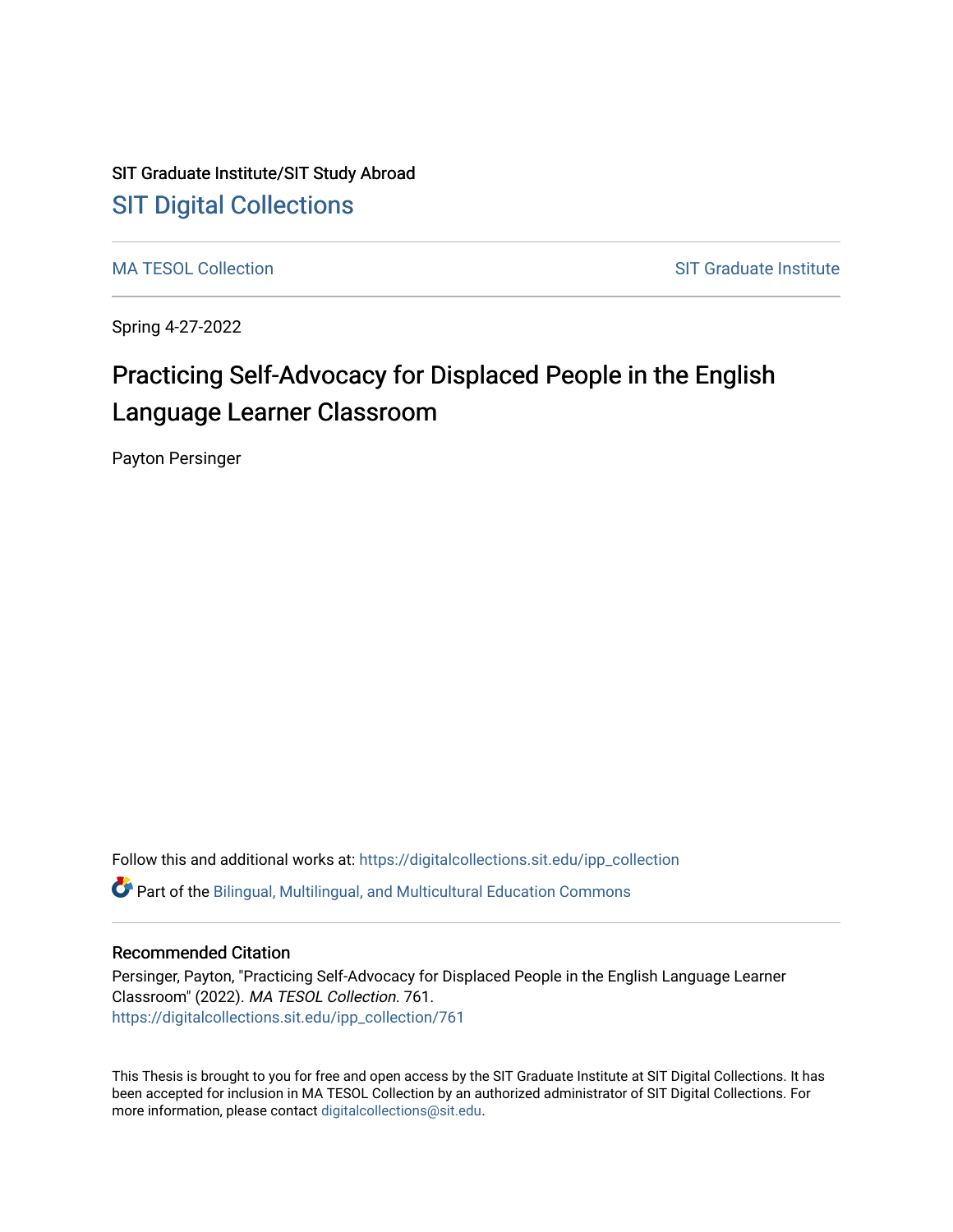# **Practicing Self-Advocacy for Displaced People in the English Language Learner Classroom**

Payton Persinger

Submitted in partial fulfillment of the requirements for the

Master of Arts in TESOL Degree at

SIT Graduate Institute

Brattleboro, VT

May 2022

Advisor: Dr. Leslie Turpin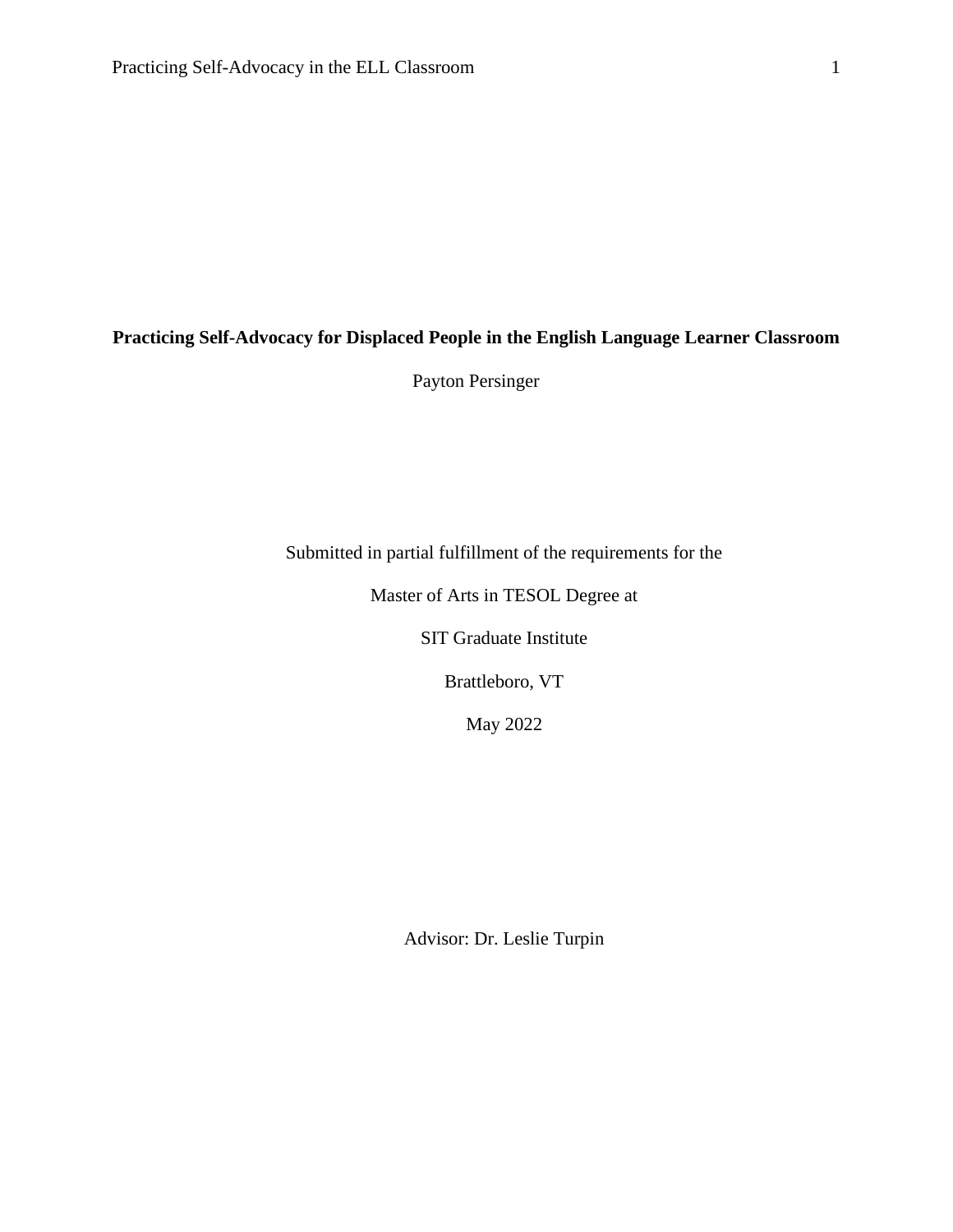#### **Consent to Use of Capstone**

I hereby grant permission for World Learning to publish my Capstone on its websites and in any of its digital/electronic collections, and to reproduce and transmit my CAPSTONE ELECTRONICALLY. I understand that World Learning's websites and digital collections are publicly available via the Internet. I agree that World Learning is NOT responsible for any unauthorized use of my Capstone by any third party who might access it on the Internet or otherwise.

Student name: Payton Persinger Date: 04/27/2022

Abstract

This study is comprised of a literature review of best practices for working with displaced people and interviews with teachers of refugees. The author found that self-advocacy is multifaceted and that promoting self-advocacy is a key way to support learners in advocating for themselves and their communities. As borders become less porous, there will be more refugee crises, and more language teachers will be needed. Best practices for teaching languages include seeing students as cultural experts, teaching and encouraging resistance, being a traumainformed practitioner, teaching legal rights, and making room for students to choose what they learn.

*Keywords*: Displaced people, English Language Education, Social Justice, Self-Advocacy, ESL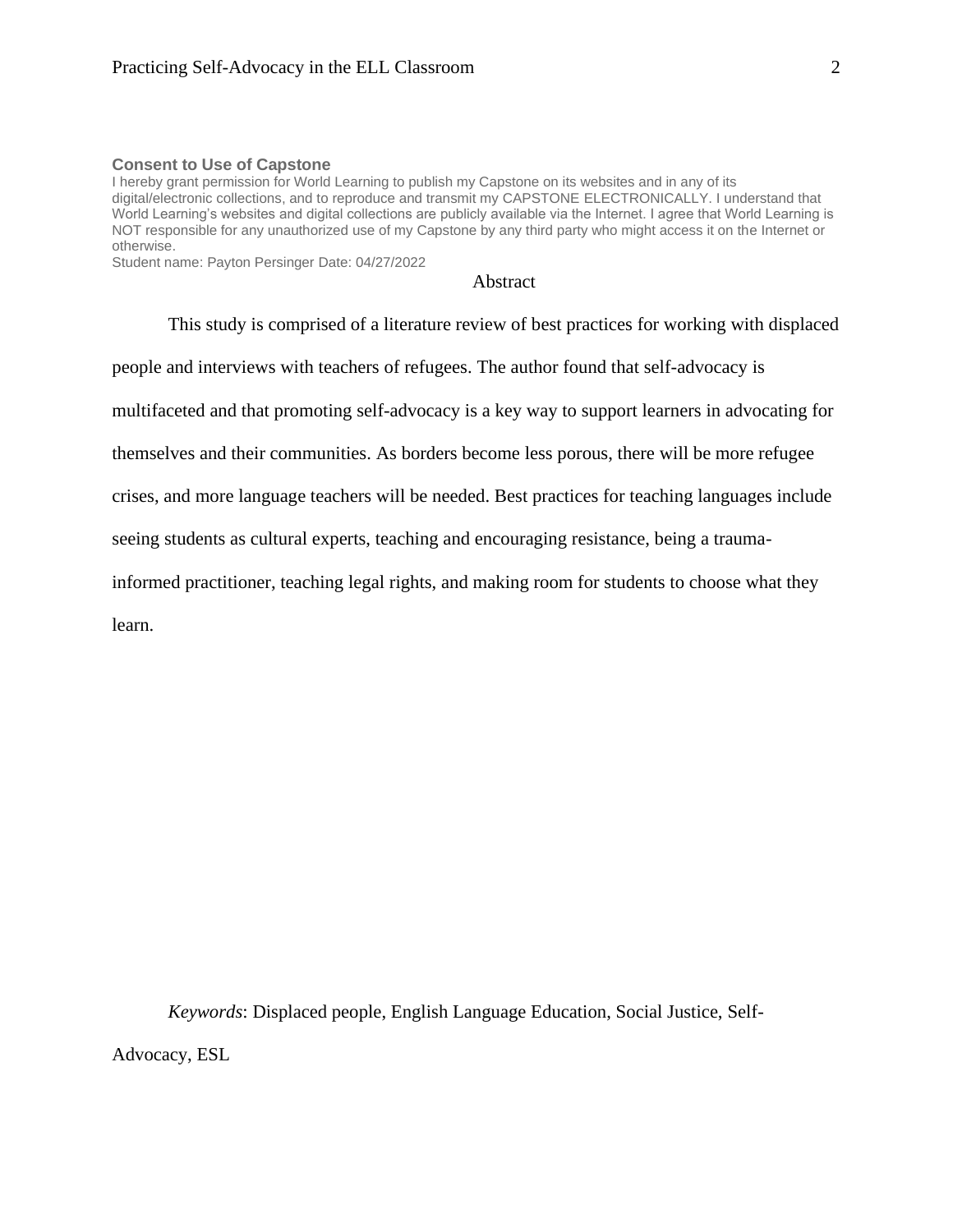# **Table of Contents**

| Abstract |
|----------|
|          |
|          |
|          |
|          |
|          |
|          |
|          |
|          |
|          |
|          |
|          |
|          |
|          |
|          |
|          |
|          |
|          |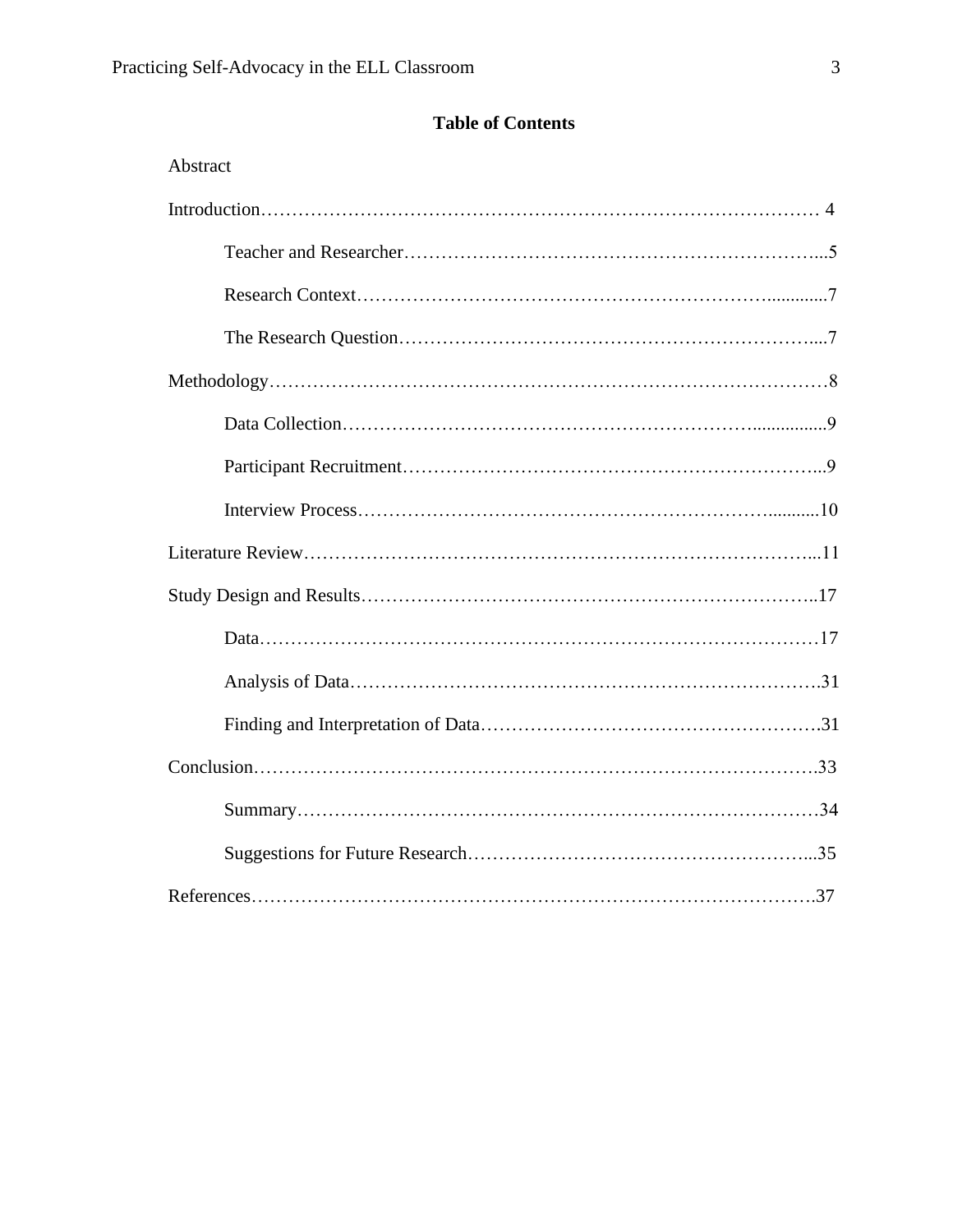# **Introduction**

"Nobody has a 'no voice' We have to abandon such thinking. Some voices are louder or receive more consideration. But everyone has a voice."- Roxane Gay

As an educator, I frequently contemplate this quote. How can I make sure that students' voices receive the consideration that they need? The students that tend to receive the most attention are my loudest speakers. To combat this, I try to check in with my quieter students frequently. It may be through writing a quick note or having a short conversation at the end of class. However, this does not cut it for all students. As a teacher, how can I support students to advocate for themselves?

In a traditional classroom, the teacher holds the most power. However, how does this change when teachers and students share power? Adding another layer of complexity, how does this change when teachers are actively striving to learn from refugees, asylum seekers, and people who have faced forced migration, or in other words, displaced people?

In this paper, I look at the power-dynamic in the classroom through Gaventa's "Three-Dimensional Frame". Gaventa follows the philosophical nature of John Mills and Steven Lukes, but then builds his own system to elucidate three types of powers. There is the traditional "A has power over B," which compels B to do A's bidding. The second part looks at how B can manipulate A to have more beneficial choices for B. The third views people as secret influencers. The third is also where Gaventa breaks away from Lukes and Mills. Gaventa looks at oppressed people and how they can leverage community power to influence change (Gaventa, 1982). This is where oppressed people find their own agency to change systems around them.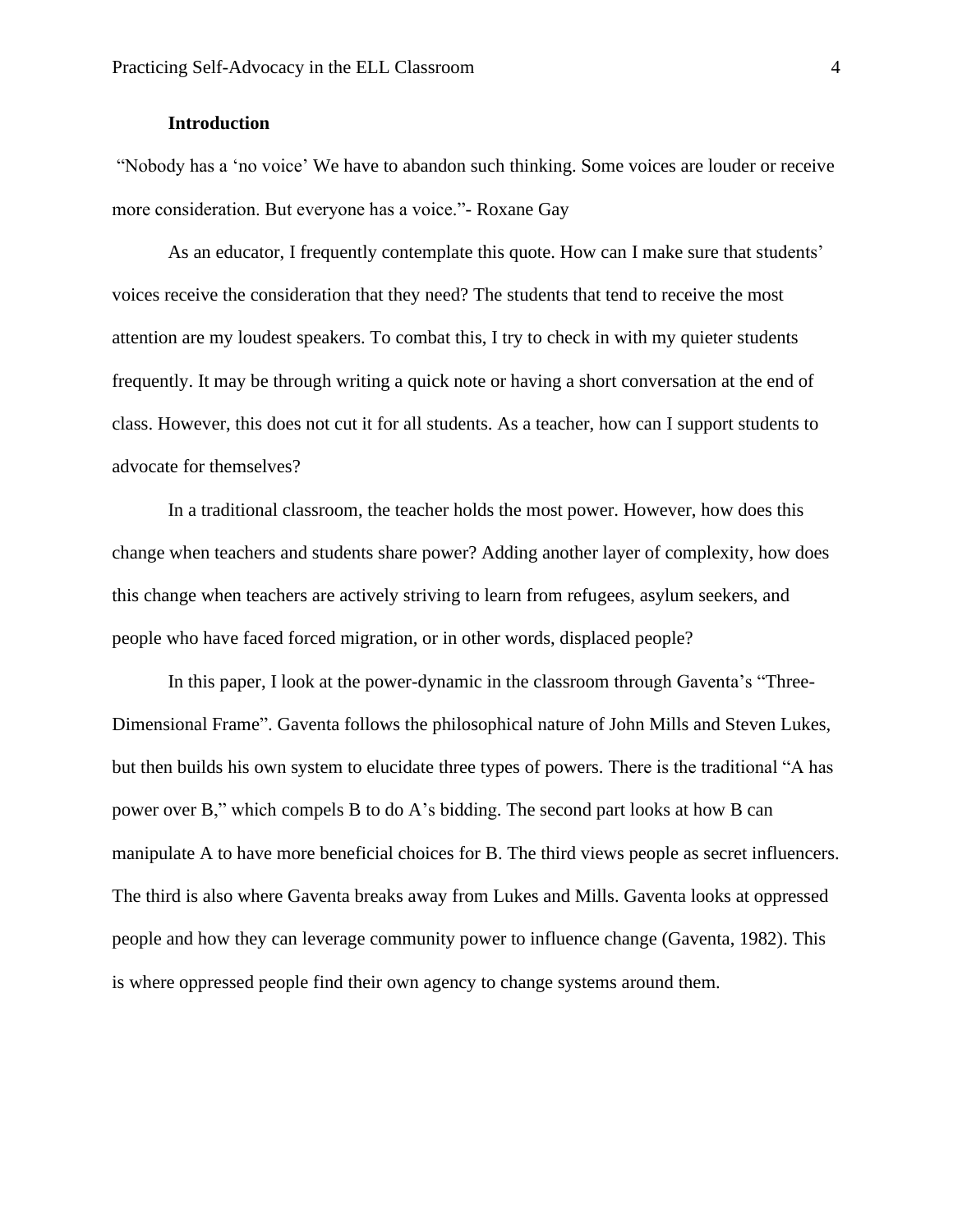In this project, I use Gaventa's framework to examine what best practices support displaced people in learning how to self-advocate in the classroom and how these practices transfer to social justice. I interviewed teachers to understand their role in power building for self-advocacy and spoke to program organizers about their self-advocacy stories and how their views can translate into learning exercises for English-language learners.

#### **Teacher & Researcher**

In February of 2020, as COVID-19 initially spread, I was evacuated from China to Thailand alongside nearly 200 others. At the time I served as a Peace Corps Volunteer in Guiyang, Guizhou. Not weeks earlier, we learned the Peace Corps was ending our program because of tense U.S.-China relations. A week after being evacuated, we were told that we would not return to China, and instead return to the United States. It was a surreal experience as it was before the world would realize the worldwide impacts of this Covid-19 pandemic. During this liminal period, we had the opportunity to advocate for our program at the Peace Corps National Advocacy Day at the U.S. Capitol. On that day, Peace Corps China was the largest group advocating for less political interference in Peace Corps work. This powerful experience showed me the value of community organizing and advocacy.

As the world went into lockdown, I started looking more into this power. I took an online class at Columbia University called "Protecting Children in Humanitarian Settings" which contained a section on ensuring that children had agency in times of humanitarian crises. After this course, I started working for the Biden campaign in Wisconsin, organizing in my community in Milwaukee. Seeing the power of people coming together for common causes built critical hope in me and gave me tools to organize more community advocacy events.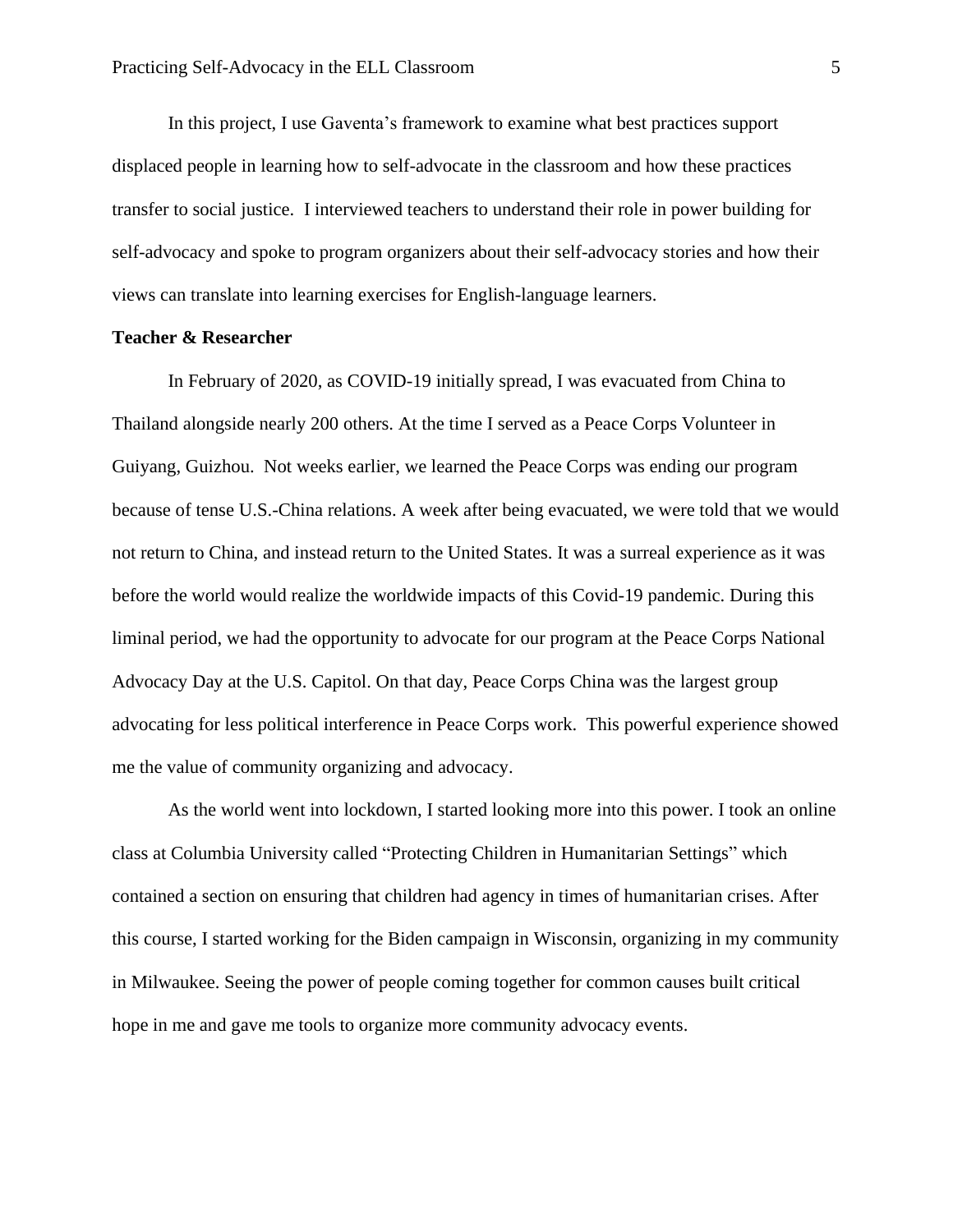After the 2020 election, I worked for CASA, an organization that mainly works with Latinx immigrants. Their approach to teaching falls under "Popular Education", which emphasizes the value that students' experiences bring to disrupting unequal power in the classroom. In the first week of classes, representatives in Maryland were attempting to pass a bill that would allow Immigration and Customs Enforcement (ICE) access to Department of Motor Vehicle (DMV) records, which if used could "out" undocumented immigrants. CASA leapt into action and informed our students what was happening and how they could make a difference. My students and I worked together to create videos and letters to send as testimonials to their representatives. Ultimately the bill was rejected which was eye opening for me and helped my students realize their social capital, if they practiced power like in Gaventa's framework .

#### **Research Context**

I currently work in the field of public education at a high school in Washington D.C and use Zoom as my main platform for conducting research. This means that I am able to interview people across the continent from my living room. On the one hand, this makes my research a lot more convenient and accessible, but on the other hand, I have not benefitted from the energy and exchange that comes with in-person interviews.

I am also interviewing people amidst two refugee crises. In August 2021, Kabul fell to the Taliban, which prompted tens of thousands of Afghan people to leave their homeland. In March 2022, Russia invaded Ukraine leading (at the time of this writing) to what the United Nations estimates to be 3.1 million Ukrainian refugees. These events placed a heavy strain on organizations I reached out to, which made it difficult to access candidates to interview because they were expanding their programs to reach the needs of an influx in refugees.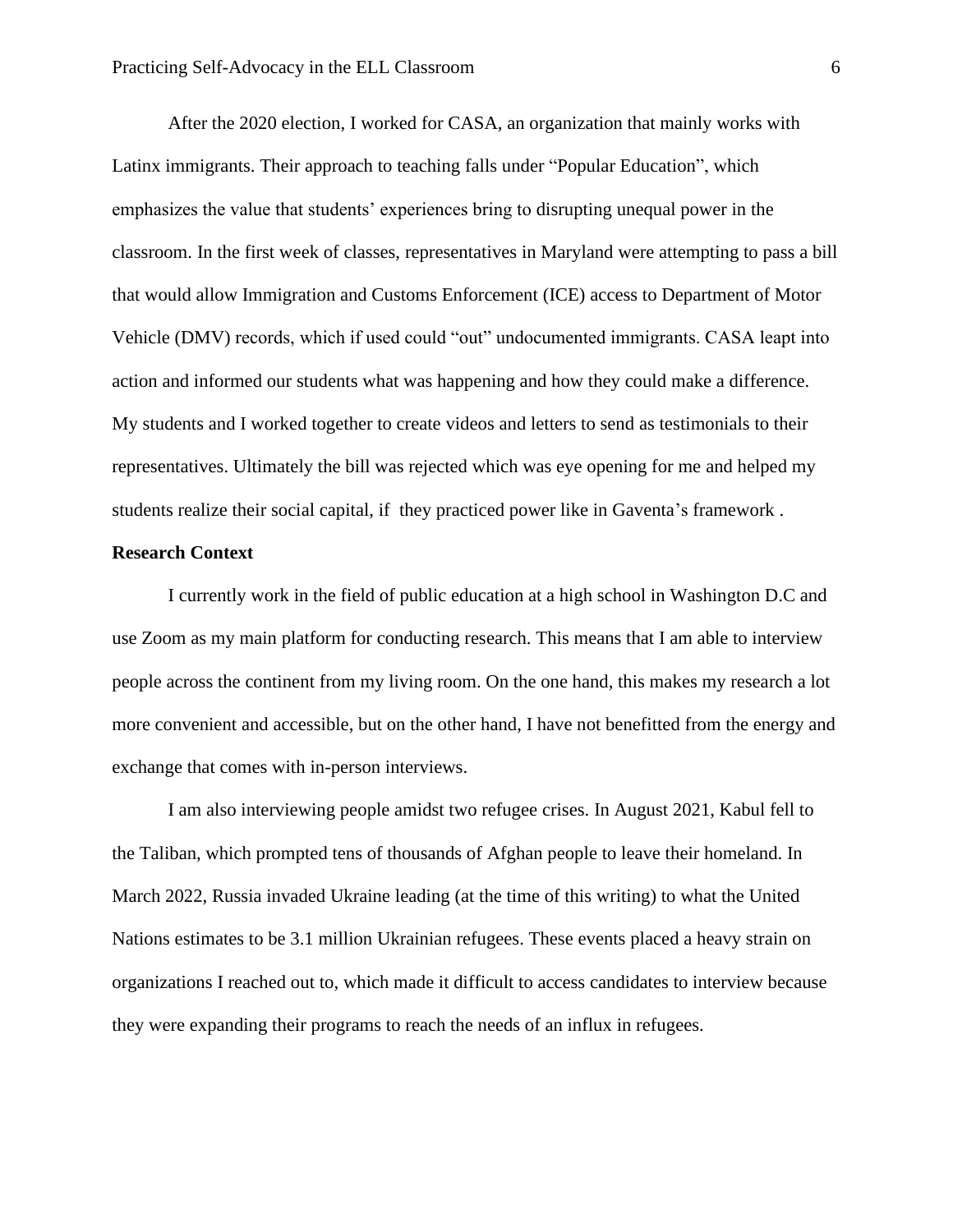# **Research Question**

My research question blossomed during my evacuation experience in the Peace Corps and bloomed as I worked in community organizing. It was exhilarating to train people to advocate for themselves and then see my students in turn teach their peers those same tools, reminiscent of my work on the Hill in D.C. while advocating for the Peace Corps. During my teacher training at CASA, I was encouraged to discuss ICE with my students in my first week of teaching. This startled me as I had been assigned novice English students. I did not want to teach about ICE in my first week as I thought that it would make students uncomfortable.

I was informed that this needed to be done because a bill was coming forward and that the organization needed testimonies from students at every English level. At the suggestion of my supervisor, I used pictures to demonstrate the possible effects of the bill should it pass. I remember introducing the topic and immediately piquing my students' interest. Some students shared what they heard or experienced with ICE; others shared their apprehensions about ICE. As we discussed the bill, some students asked about their rights. Students shared what they knew with each other in a mixture of Spanish and English. As a teacher, this was moving to see. We may not have been on topic, but students took over the conversation and were able to use each other to find out pertinent and relevant information. Ultimately, most of my students chose to write a few sentences in English about how the bill would affect them.

A second time I observed my students' community power was during the rollout of COVID-19 vaccines. Many students were considered essential workers, but they were not receiving the compensation or protection that they deserved. Before CASA had a vaccine clinic, students were desperately looking for places to get vaccinated. One evening, a student said they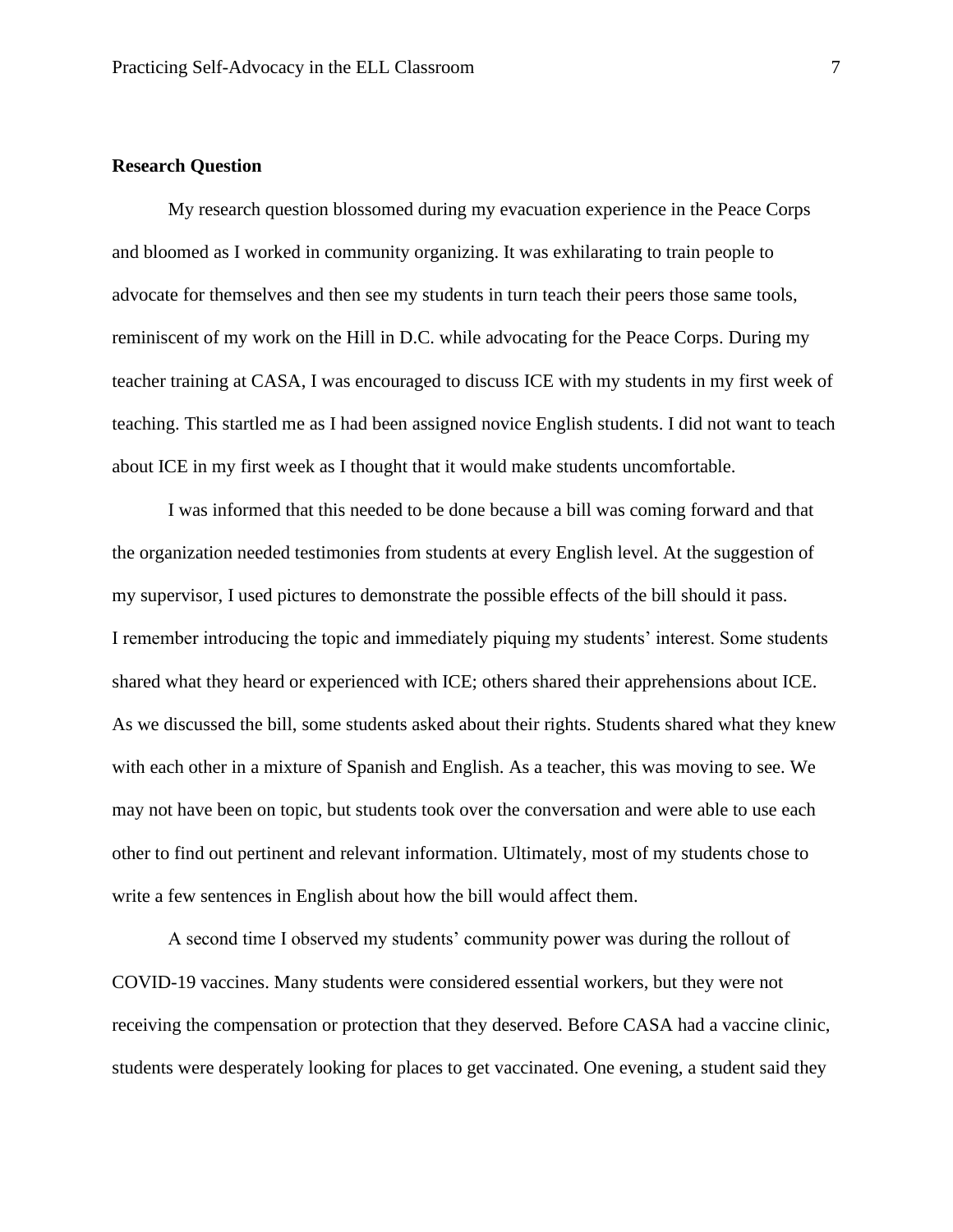were not feeling well due to the vaccine's side effects. Multiple students started asking questions about where they could get vaccinated. Again, the students changed the trajectory of the lesson and started helping each other get what they needed.

These two examples were not isolated incidences, and it was empowering to see how our small group facilitated students finding jobs, getting health care, and advocating for themselves. When the term ended, I was assigned a new group of students, but these students did not engage with each other like my previous class. Students did ask questions, but they were typically directed at me. The roles were clearly defined. I was the teacher. They were the students. Instead of harnessing community power and co-learning, this class depended on my perspective. I reflected on the differences between these two classes, and it led me to formulating this project's research question: what are the best practices for teaching self-advocacy in the classroom? More specifically, how can we empower displaced students to feel confident in self-advocacy?

#### **Methodology**

To conduct research, I implemented "Grounded Theory", and conducted the interviews with six candidates via Zoom, taking handwritten notes during the process and recording the interviews in order to transcribe them afterwards. Afterwards, I compared the data from each interview in a cyclical fashion, however due to the variety of experiences discussed in each one, it was difficult to code the information. As a result, I include summaries of each interview and analyze common themes that occur from the data through the lens of Gaventa's framework of power, specifically the third branch which observes community power in relation to dominant culture or power structures.

## **Data Collection**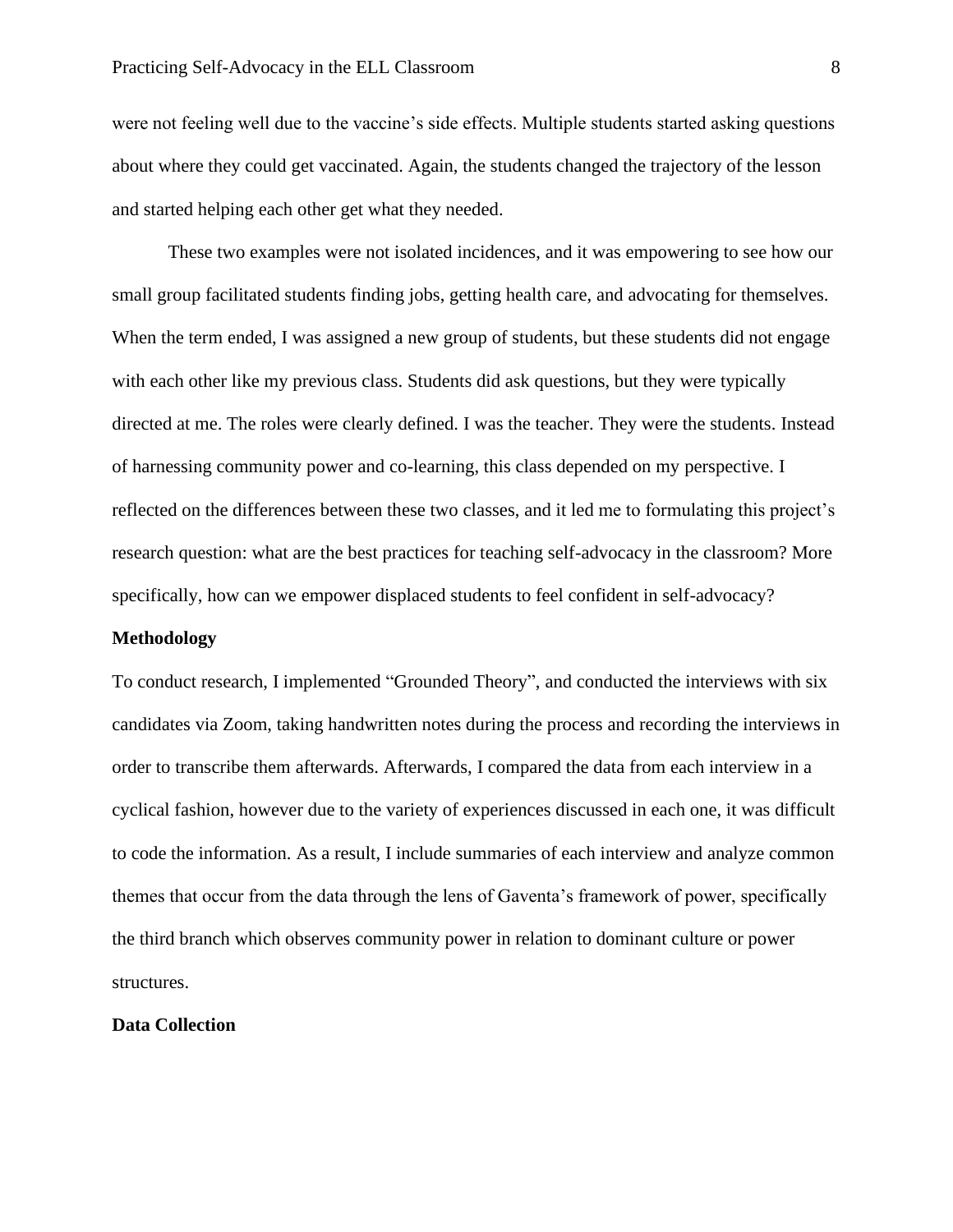In addition to using interviews as a means of data collection, I also employ a literature review, divided into three parts. I begin with psychological research with the intention of uncovering trauma-informed practices that have worked successfully for displaced people because many displaced people experience trauma, and teachers should recognize the affects this has on learning. In the second part, I examine programs that promote social justice and community power. The final part of the literature review distills classroom practices that promote agency for students. These three parts fuse together for a more holistic approach to teaching selfadvocacy in the classroom.

I divide the interviews into two groups: program managers and teachers. While interviewing program managers, themselves former refugees, at organizations that promote social justice for refugees and displaced people, I wanted to learn about their self-advocacy stories. With the second half of my interviews, I asked teachers of refugees about the practices that they used to promote self-advocacy in the classroom.

#### **Participant Recruitment**

As previously stated, there are two refugee crises occurring as of researching and writing this paper. The people working in these spaces are stretched thin, so it was difficult to find participants. I emailed organizations that work with refugees and leaned on my personal network via social media and word-of-mouth. Ultimately, I was able to find two interviews by tapping into my school network at the School for International Training. I also contacted two people who are in my Peace Corps network and contacted a former colleague from when I taught English as a Second Language (ESL). Interviewees were not compensated financially for their time. **Interview Process**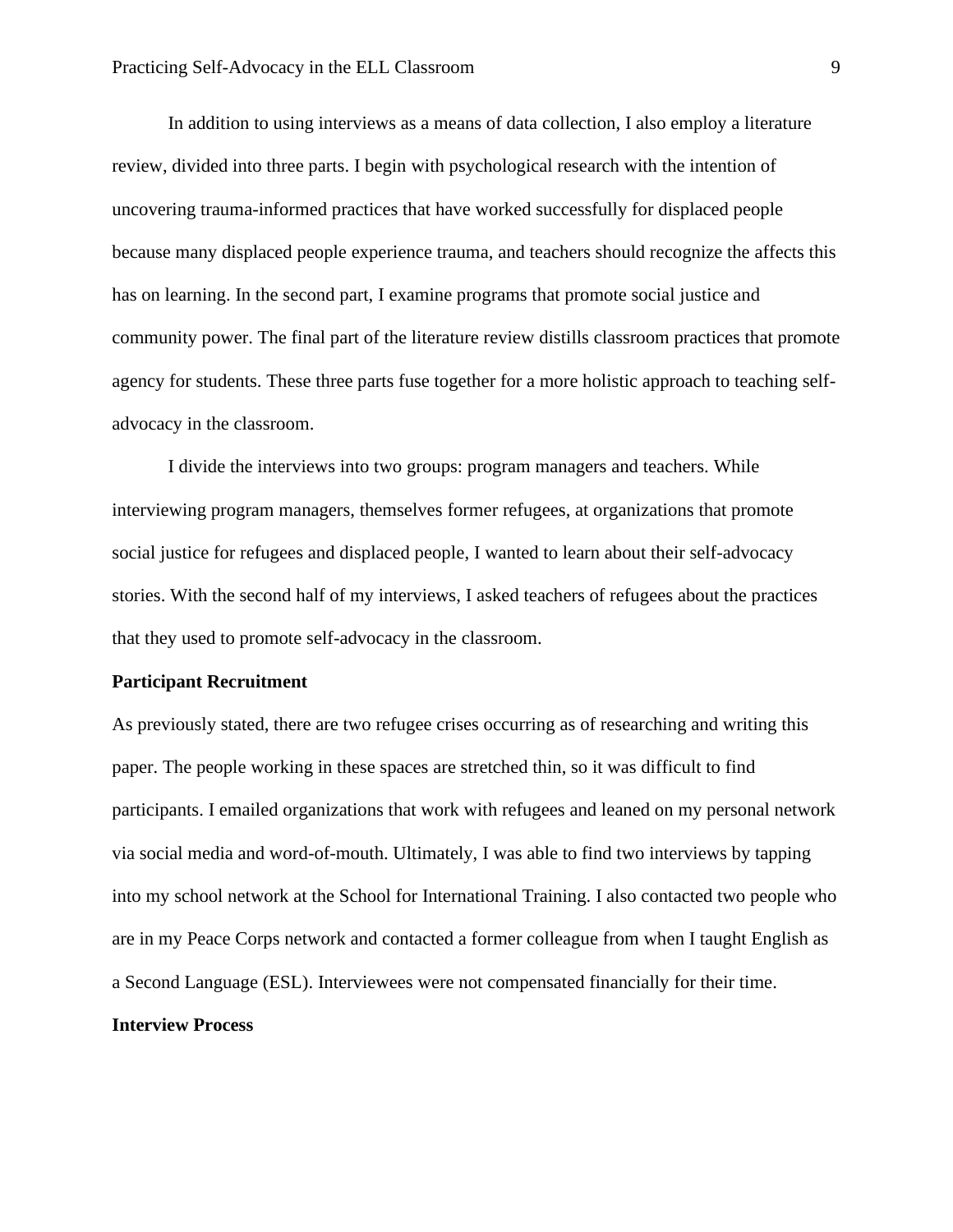After participants expressed interest in being interviewed, I sent an email with a consent form and a Zoom link. At the start of the interviews, the interviewer confirmed consent to record. After verbal reconsent was given, I started recording and reminded participants that they could skip a question or end the interview at any time. Interviews started on time and lasted between fifteen to thirty-three minutes. I occasionally asked follow-up questions during the interview to gain more clarity from participants. There were two sets of questions asked: one for program organizers and one for teachers. They are as follows:

For Program Organizers:

- What is your cultural background?
- What made you decide to do this work?
- In what ways do you see your work as advocacy?
- How did you learn self-advocacy?
- What do you wish teachers knew about working with displaced persons?
- Is there anything you'd like to note about building self-advocacy that we haven't discussed?

For Teachers:

- How long have you worked in spaces with refugees and displaced persons?
- In what ways do you see your work as advocacy?
- What do you do to build students' agency?
- How do you do this with a trauma-informed mindset?
- What activities do you use to support students in self-advocacy?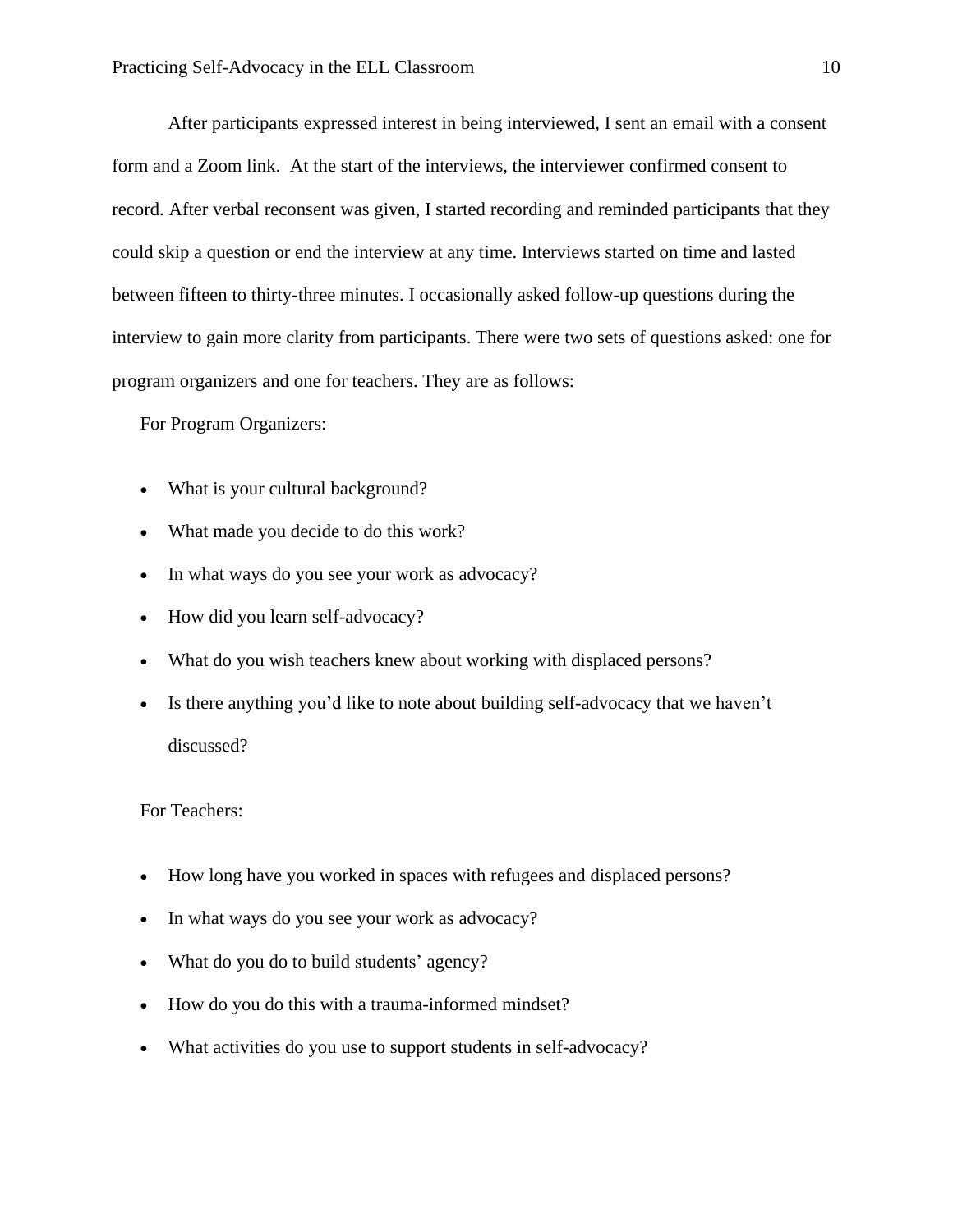After the listed questions, I asked if there was anything else that interviewees wanted to add. When each interview ended, I stopped recording and thanked the participants.

# **Literature Review**

In my research, I analyze case studies that review how programs facilitate and support agency for refugees and displaced people. My research is organized into three categories: psychological research, program practices, and classroom practices that promote social justice and self-advocacy.

In 2020, the American Journal of Community Psychology published a study by the Society for Community Research and Action on multilevel interventions that involved refugees from Afghanistan, Great Lakes regions of Africa, Iraq, and Syria. They observed if having a sixmonth co-learning program would decrease depression in refugees. Some of the markers they looked at were English proficiency, acculturation, social support, and emotional distress. The study had 143 participants who were randomly assigned an undergraduate learning partner who had been intensively trained as part of the program. Depending on how many family members there were over the age of five, students were assigned one to three people per family. Families were randomly selected to be a part of the control group. Depending on the amount of stress indicated through a bilingual verbal survey, families were put into different buckets of emotional trauma. This was done so that learning partners would not be assigned multiple high-stress families. Overall, there was improvement in English proficiency, acculturation, and emotional distress for participants who had learning partners.

A study entitled, "Ethnographic Case Study of a Community Day Center for Asylum Seekers as Early-Stage Mental Health Intervention in Canada", suggested another approach for those experiencing forced migration. They based their study on the Day Center, an organization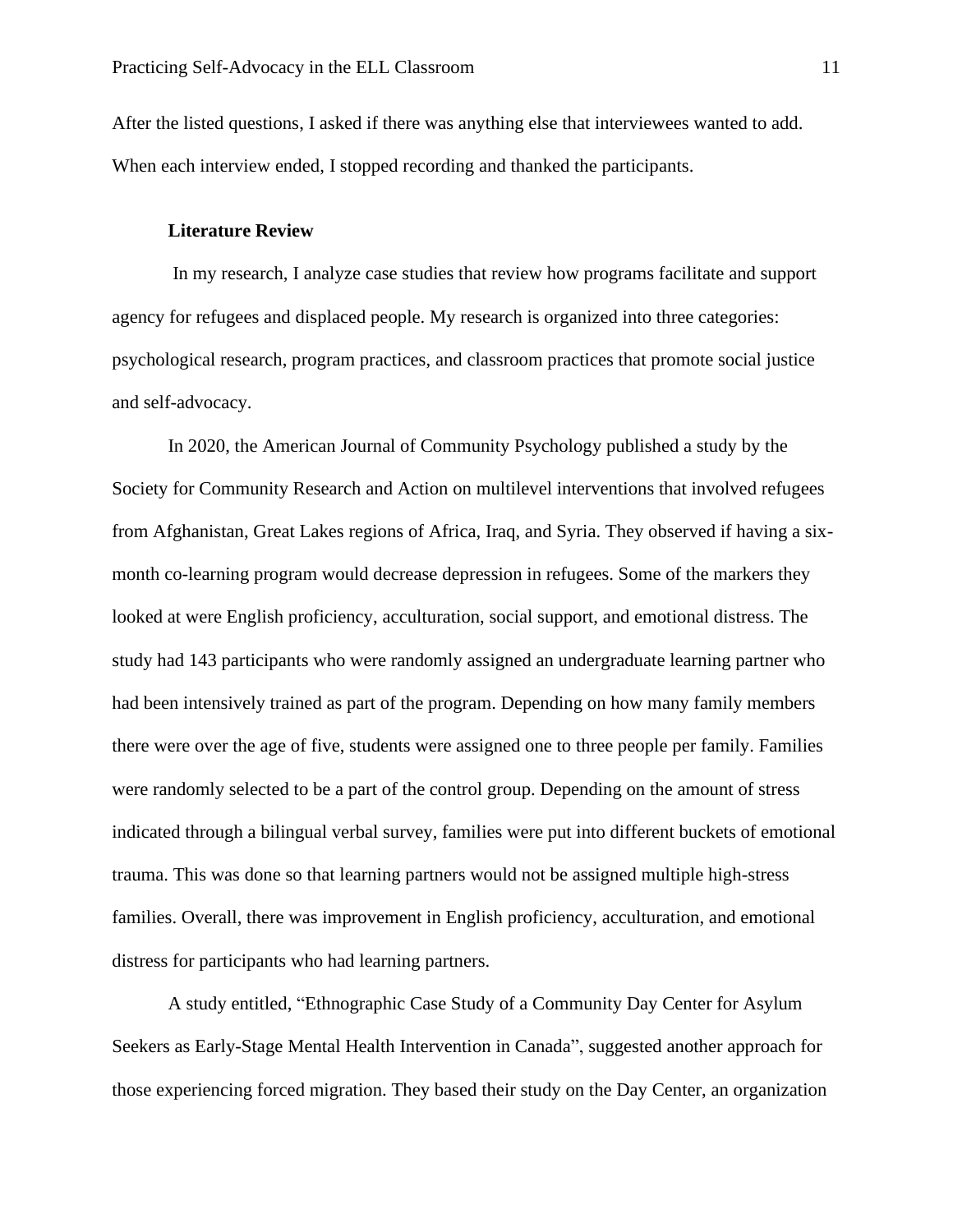#### Practicing Self-Advocacy in the ELL Classroom 12

run by former refugees. The intent of the Day Center was to welcome new arrivals and create a community space that had classes, trainings, health resources, and welfare access. As another method for early intervention, they proposed that new refugees volunteer at the center. According to the study, this program increased refugees' sense of safety and security, stronger bonds, and support networks. Because the program is run by former refugees, practitioners have first-hand knowledge of the immigration system in Montreal, which can help refugees find the resources that they need. Researchers in the study said, "these findings constitute preliminary evidence that the Day Center may function as an early-stage mental health intervention for asylum seekers, with implications for psychiatric morbidity, adaptation, and the capacity to develop or thrive after experiences of persecution and trauma (Chase & Rousseau, 2017)."

This first section has considered mental health protections and the importance of feeling a sense of belonging through language learning, having a co-learner, and formerly displaced people helping currently displaced people. However, both of these studies were carried out on a small scale and do not highlight what specific practices were used to promote mental health supports. In the next part, I analyze community organizations that discuss the education of refugees.

In "Conceptualizations of Power and Agency Among Members of Refugee Communities in the State of Colorado," a 2020 study about refugees from Nepal and Burma, authors Ramos and Sarubbi emphasize that practitioners should avoid deficit thinking when working with refugee populations. Deficit thinking being making assumptions about what students cannot do. Instead, educators should leverage students' skills. The authors also recognize that there is a disconnect between power and perceptions of power held by the participants of their study, specifically citing Gaventa's emphasis on a strong awareness of inequity.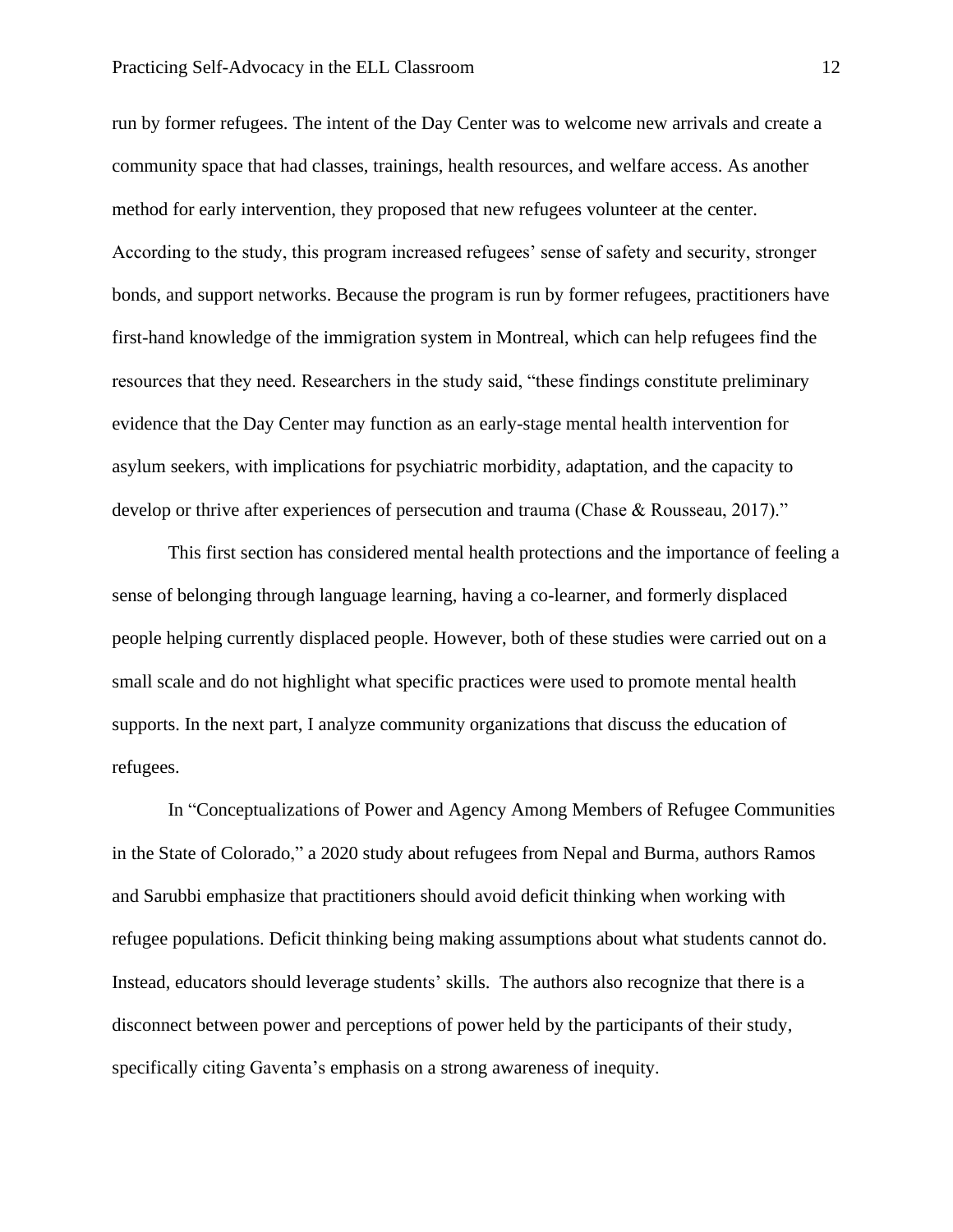Within their study they look at refugee parents and their connection to their children's education with partner community program, RISE. Parents from both groups noted that they did not feel involved in their kids' education for reasons relating to their own level of education or the lack of readily available interpretation. These ideas fall into the first two branches of power access and *lingua franca.* The study proposes the need for longer support for refugee families through local support agencies that have staff who are culturally responsive and multilingual. A positive example highlighted in the study is when RISE helped parents mobilize in Colorado, allowing them to have a say in their children's school board elections. As a result, parents were able to address their needs for better communication between schools and families.

An Italian study by Dr. Dovigo also supports community-based services. Dr. Dovigo observed unaccompanied children and refugee families with school aged children. He proposed an alliance between schools, social services, and community organizations. However, at the end of the study cracks emerged in intercultural training for teachers and professionals working in the field. The author noted an "implicit 'vulnerability' view," which took away from the diversity of experiences and at times was patronizing toward students or their families (Dovigo, 2019). The strongest recommendation was that professionals working in the field of displaced people should develop a basic shared level of skills that fight the implicit biases against refugees. Caliskan, a professor of education in Turkey, conducted a study on principals of school programs that worked with refugees. He recruited participants who claimed they were supporters of social justice for immigrants. Set in Turkey, host to the largest number of refugees and asylum seekers in the world, Caliskan wanted to see what schools looked like with social justice leadership (Caliskan 2020). His data revolved around four main points: the characteristics of school principals as social justice leaders, Bronfenbrenner's ideas about micro and mesosystems and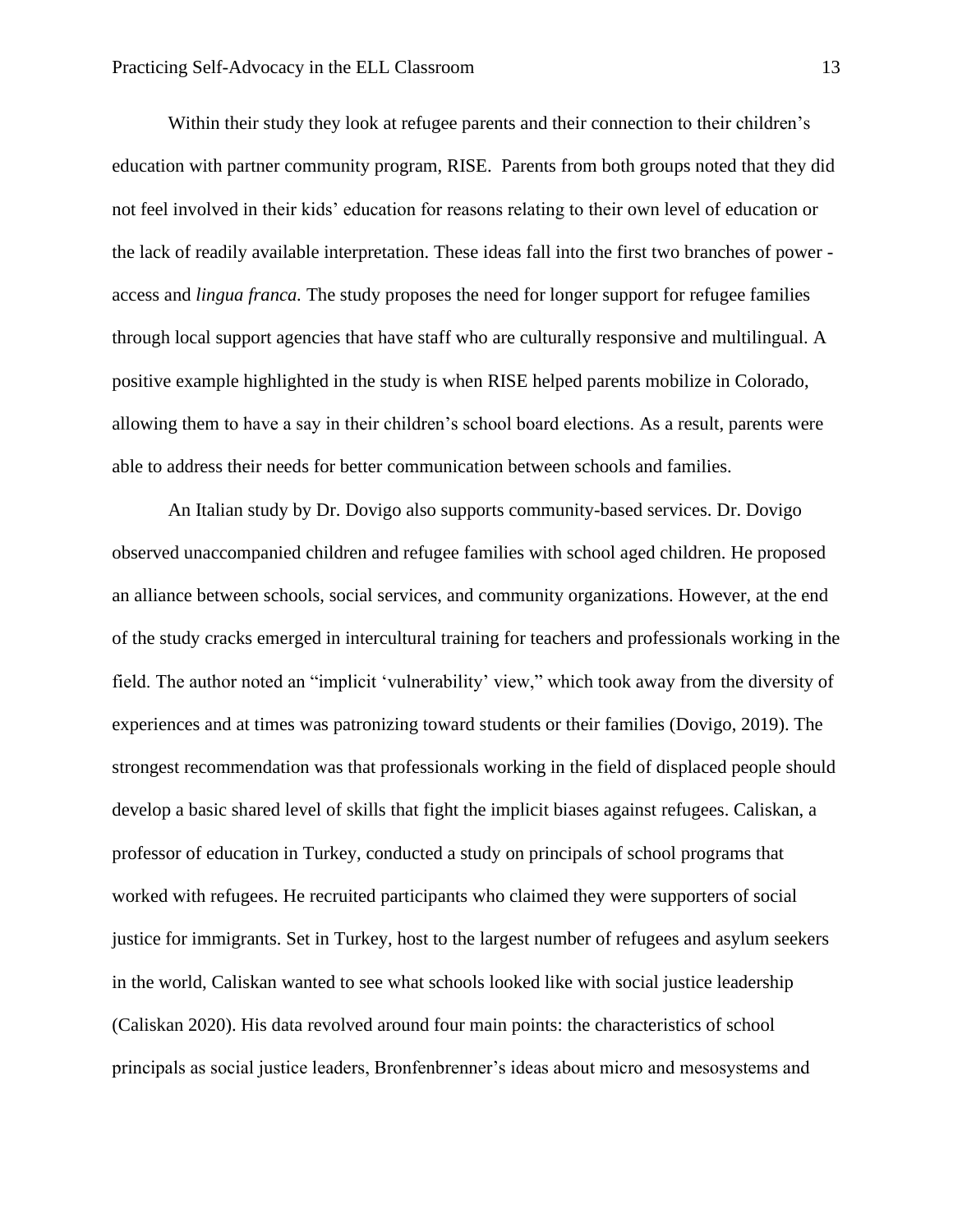#### Practicing Self-Advocacy in the ELL Classroom 14

how they influence school principals, ways exosystems influence principals' social justice practices, and macrosystem dynamics play in principals' practices. Bronfenbrenner Ecological Theory makes the case that one's microsystem is immediate environment. The mesosystem is connections, the exosystem is one's indirect environment, and the macrosystem is social and cultural values. Together these systems make up a student's social environment and how they see and develop in the world. For Caliskan, he wanted to know how principals saw their students. Principals may not have been able to control the macrosystem, but they could have some control over student's microsystems in how kids were educated.

According to the study, they found that principals were largely concerned with economic inequalities and how they affected refugees. The principals instated systems that responded to the individual needs of each refugee instead of formal and general responses. This means that no system was set in place. Each person made their own decisions. Principals saw the gaps in their systems and built relationships with volunteer organizations and NGOs. The study states that this work would not be sustainable without these organizations. Caliskan also made the case that formal training was needed to support principals in making large-scale changes.

This second section has highlighted the accomplishments of local organizations. There is a theme of recognizing the agency that immigrants have by avoiding deficit thinking. In the next section, I discuss specific measures taken in classrooms to support students using their agency.

For professional educators there are things that can be done to support students with selfadvocacy. First, teachers should recognize that students are advocating for themselves by attending classes. English classes are often marketed as an essential for finding work, but that is not always why students join them. Dr. Kisiara's 2020 study identified six main reasons why students joined classes: dignity and privacy, independence and self-reliance, self-advocacy,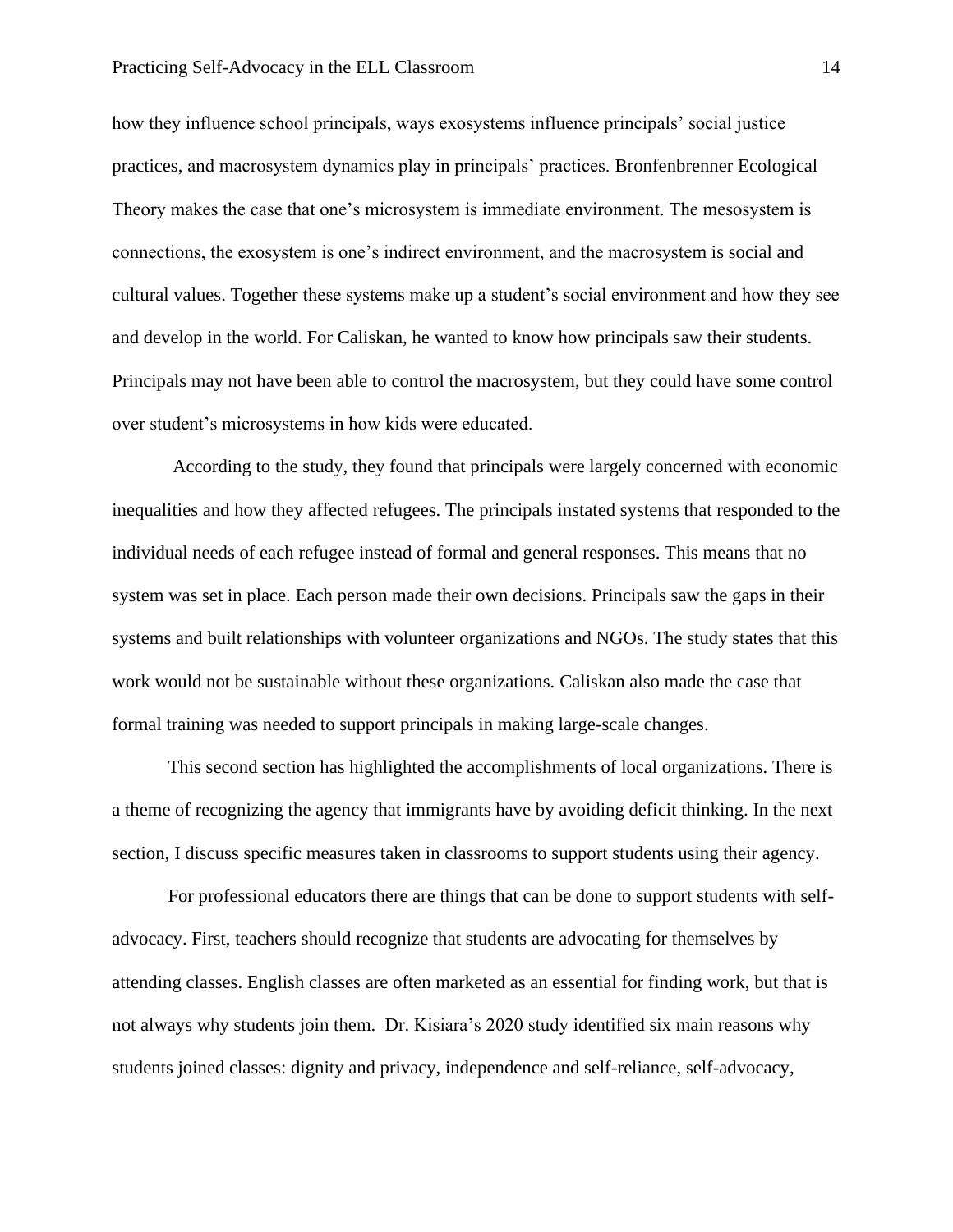support for family and community members, citizenship and livelihoods, and prior experience with foreign languages. It should be noted that students' reasons are not limited to these categories.

Kisiara gave specific practices that teachers can implement to support students. Understanding why students decide to come in the first place and building on their lived experiences is one way to validate and start to understand a student's "why." Teachers should reflect their students' lived experiences in the classroom and should consult students for their goals when designing student learning outcomes. The main focus for classes should not only be related to classwork as it may impede learners' intrinsic motivations. Rather, teachers should seek to understand how each individual student best learns and what helped them attain their other languages. Kisiara also recommends finding opportunities for students to use their reading, writing, listening, and speaking skills outside of the classroom, which can help students learn from each other.

Dr. Karam's study, "Resisting and Negotiating Literacy Tasks: Agentive Practices of Two Adolescent Refugee-Background Multilingual Students", looks at the teacher-student role and how impactful it can be for positive and negative resistance in the classroom, resisting here meaning the refusal to comply with academic content. The researchers attended English Language Learner (ELL) classes taught by two different teachers and picked two students who showcased resistance. One teacher was a novice ESL teacher who was required to follow the state curriculum, and the other, a veteran teacher who was able to create her own curriculum. In the novice teacher's class, the student resisted by not working on assignments. In the veteran teacher's classroom, the student renegotiated the assignments because he perceived the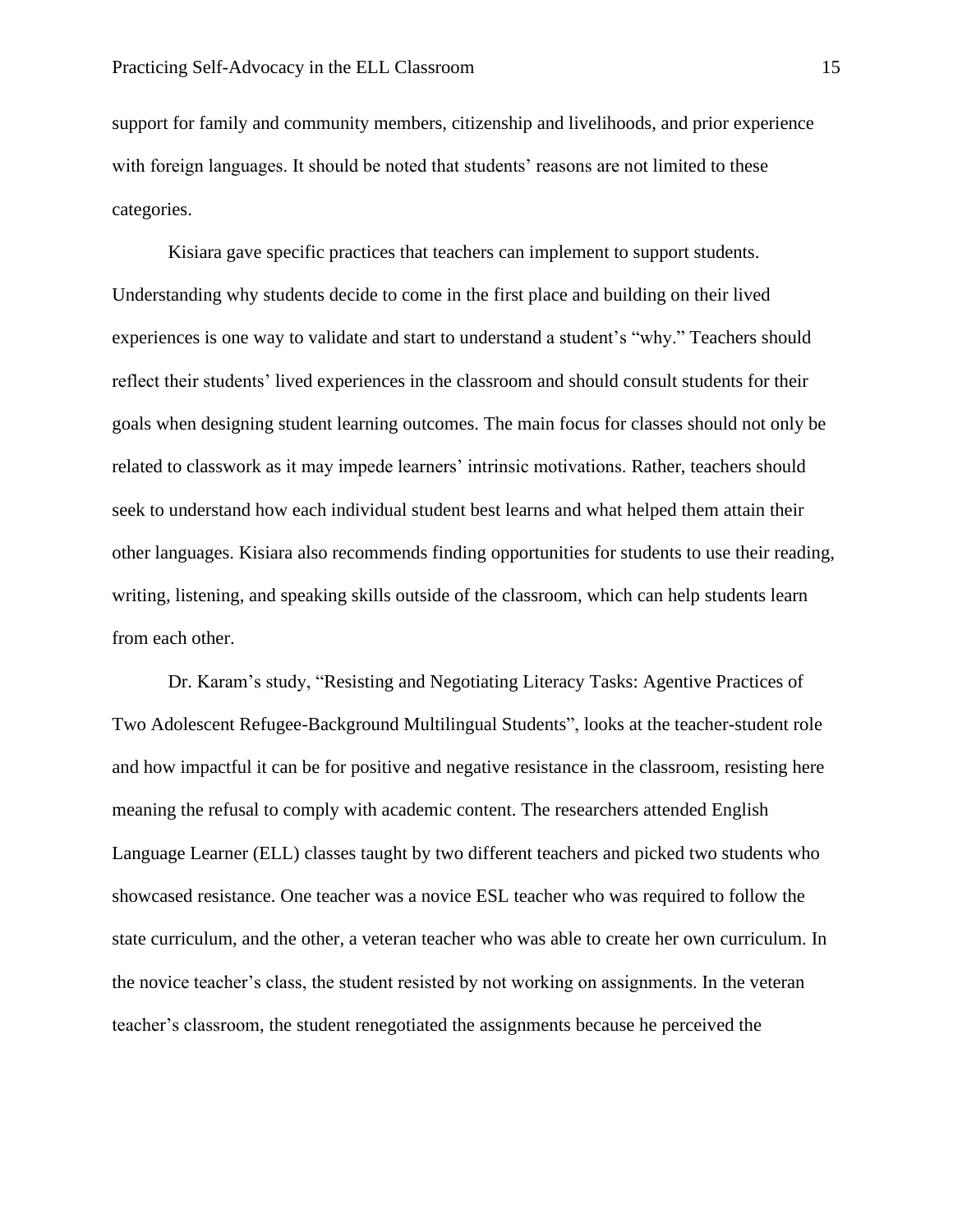assignment as being stereotypical of his identity. Both of these students exemplify agency by advocating for their beliefs.

In the second teacher's classroom there are valuable lessons for practitioners. Multimodal tasks like using digital literacy and connecting it to the topic can help students use their own creativity. Engaging students in their preferred language and making space for them to teach something that they know can be a way for students to resist living in a mostly English-speaking society. Finally, the study suggests teachers look for opportunities for students to resist. For example, "Just Because" poetry can be a creative way for students to express their beliefs and capture their own feelings while resisting social pressures. Even questioning the author can provide examples of resistance to advocate for one's own view.

Another creative way for students to express themselves is data recording through photography. Dr.Fassetta's study entitled, "Using Photography in Research with Young Migrants: Addressing Questions of Visibility, Movement and Personal Spaces", focuses on children taking pictures and using them to tell stories. Children took photos of what they saw and then discussed them in classes with their peers and teachers (Fassetta, 2016). It gave opportunities for students to show what was important or of interest to them. Furthermore, when students share their narrative, it has the further benefit of building agency. A 2014 study by Lenette, Cox, and Brough, a team of psychologists, propose digital storytelling as a medium of expression. In their research they found refugee participants took agency over their narrative through video, pictures, and narration and even encouraged people around them to do the same.

It's vital that practitioners be well trained in refugee-centered care. The research I have presented highlights the importance of a general understanding of mental health and how to create meaningful relationships. Many of these studies involved small, local volunteer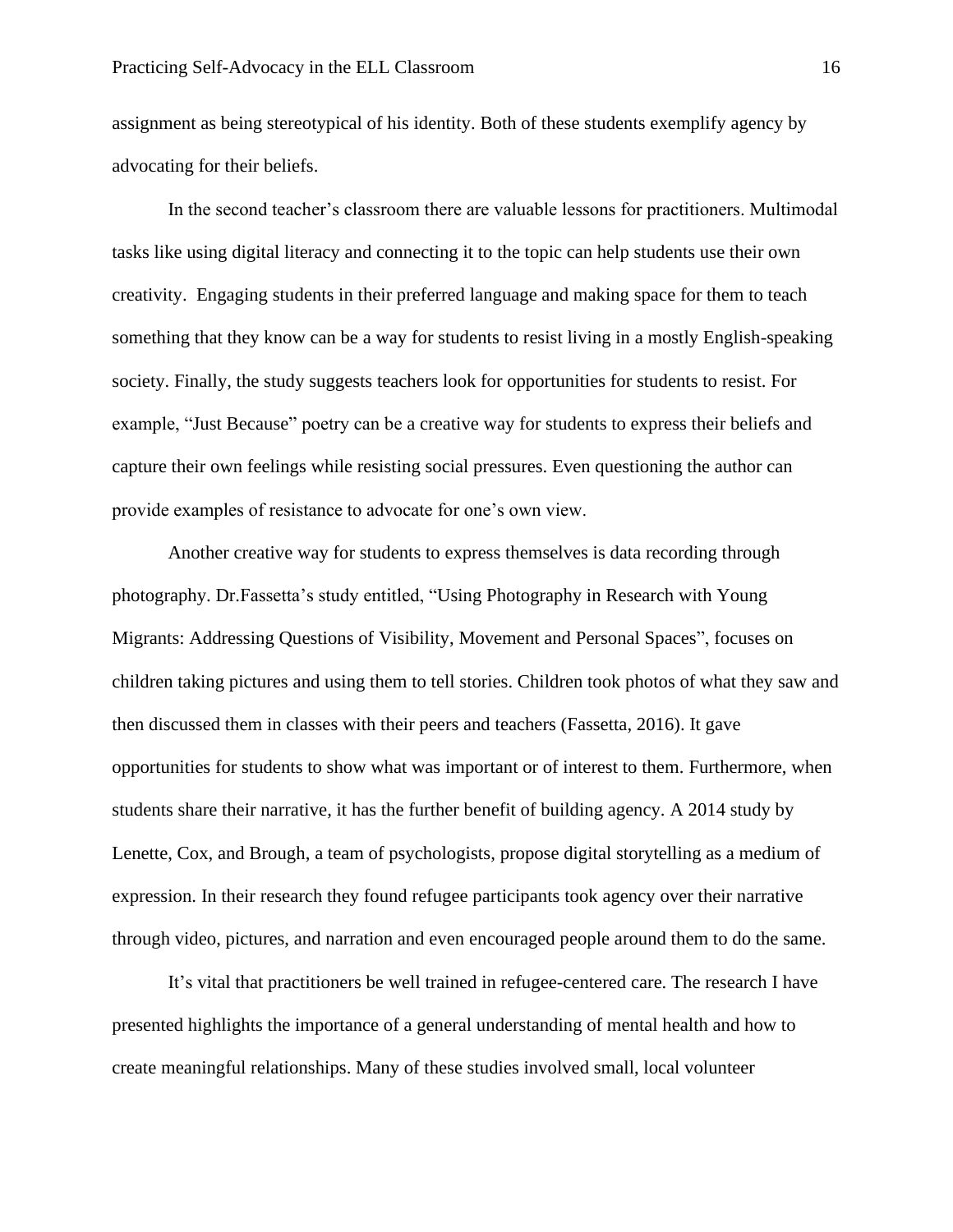organizations that supported refugees, with one of particular interest to my research being led by former refugees at "The Day Center". I have also demonstrated classroom activities that support students in being able to self-advocate for their own stories and academic learning. How can these ideas be duplicated on a larger scale?

## **Study Design and Results**

This study uses interviews to receive qualitative data around teaching and agency building practices. I asked each participant the same questions, occasionally asking clarifying questions. I recorded all of the interviews and took notes by hand. The results of each interview varied based on what teachers practiced. When looking for a program manager, I was only able to access one source. Most of the information came from teachers, who all highlighted different methods. The data included features a summary of each interview.

#### **Data**

#### **Interview 1** Nai

#### **Question 1: What is your cultural background?**

Nai fell into two categories of my research, program organizer and teacher. His family was asylum seekers from Southeast Asia, he spent time teaching while in the Peace Corps, and presently he works at an organization that supports refugees and asylum seekers. Because of his experiences, I placed him in the category of program organizer.

# **Question 2: What made you decide to do this work?**

He chose this work because he saw the need for more support systems for displaced people. He identified that, "things fall through the cracks." When he and his family came to the United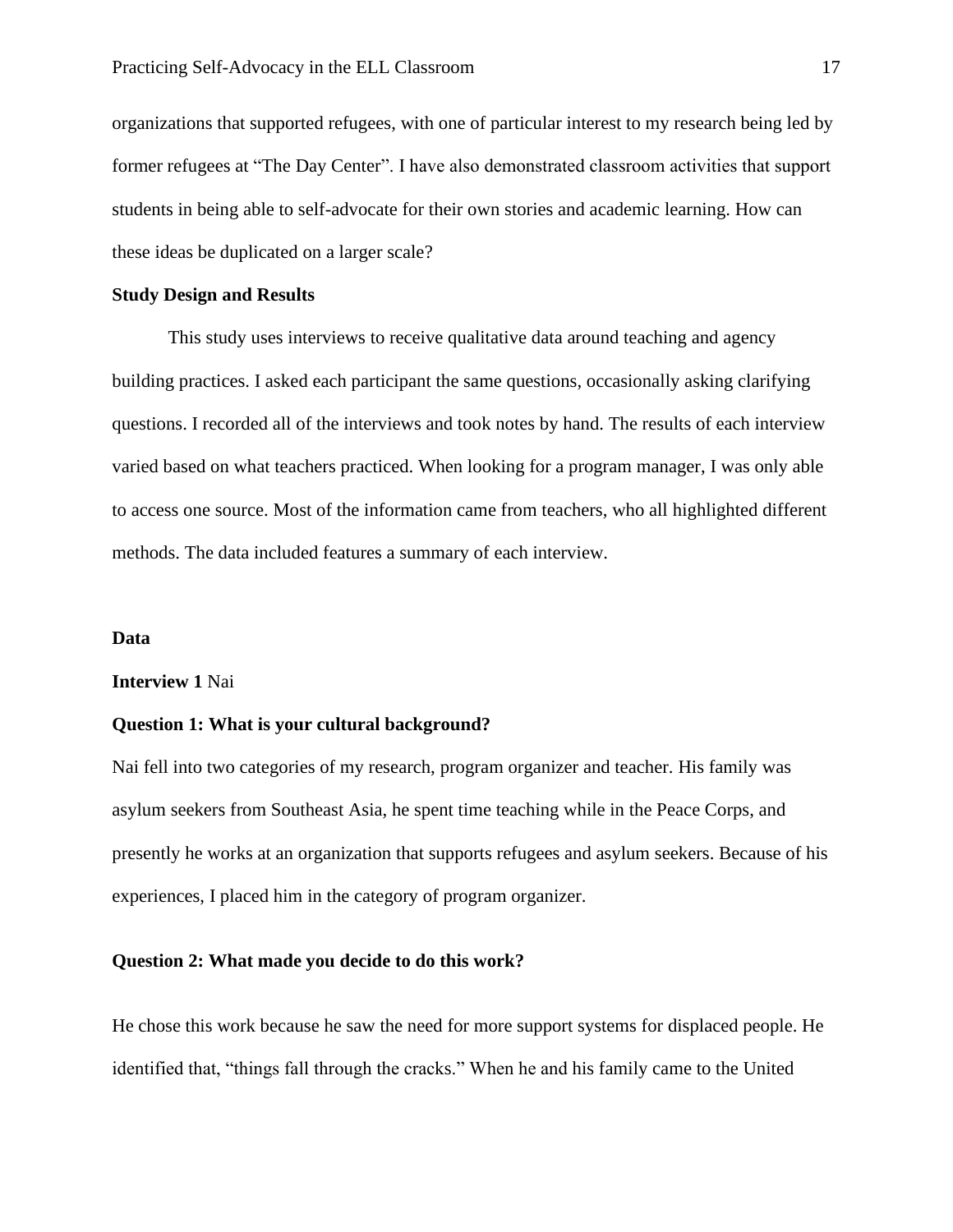States, there were not organizations that gave a lot of support. The charter school that he and his siblings attended connected them with an International Rescue Committee (IRC) youth group. He also recalled attending an after-school assimilation camp. However, he did not feel as if his family was fully supported during this process.

#### **Question 3: How do you see your current work as advocacy?**

Nai works for a nonprofit that looks to empower asylum seekers and other immigrants fleeing violence and seeking safety in the metropolitan area of D.C. He manages a community program that empowers asylum seekers to be ambassadors. Many of the asylum seekers he works with were activists in their home communities, so they have some familiarity with advocating for themselves and their communities. Nai's organization hosts listening sessions that comprise of topics like housing, health care, and immigration. The listening sessions are based on what participants of the program want. His organization connects their immigrant ambassadors with U.S. government officials to conduct client-led interviews in English. These meeting are not recorded, but the ambassadors set the meeting topic with the goal of supporting positive policy changes for immigrants in the United States.

#### **Questions 4: How did you learn self-advocacy?**

There were two stages to Nai's path towards self-advocacy – school and home. Nai talked about his middle school ESL class, describing it as a warm and supportive environment. He said he, "always look[ed] forward to that class because there were other kids, who might not look like you, but who [could] kind of understand what you are going through versus like your regular classes." This class helped build his self-confidence.

**Follow-Up Question:** In ESL group what built your confidence?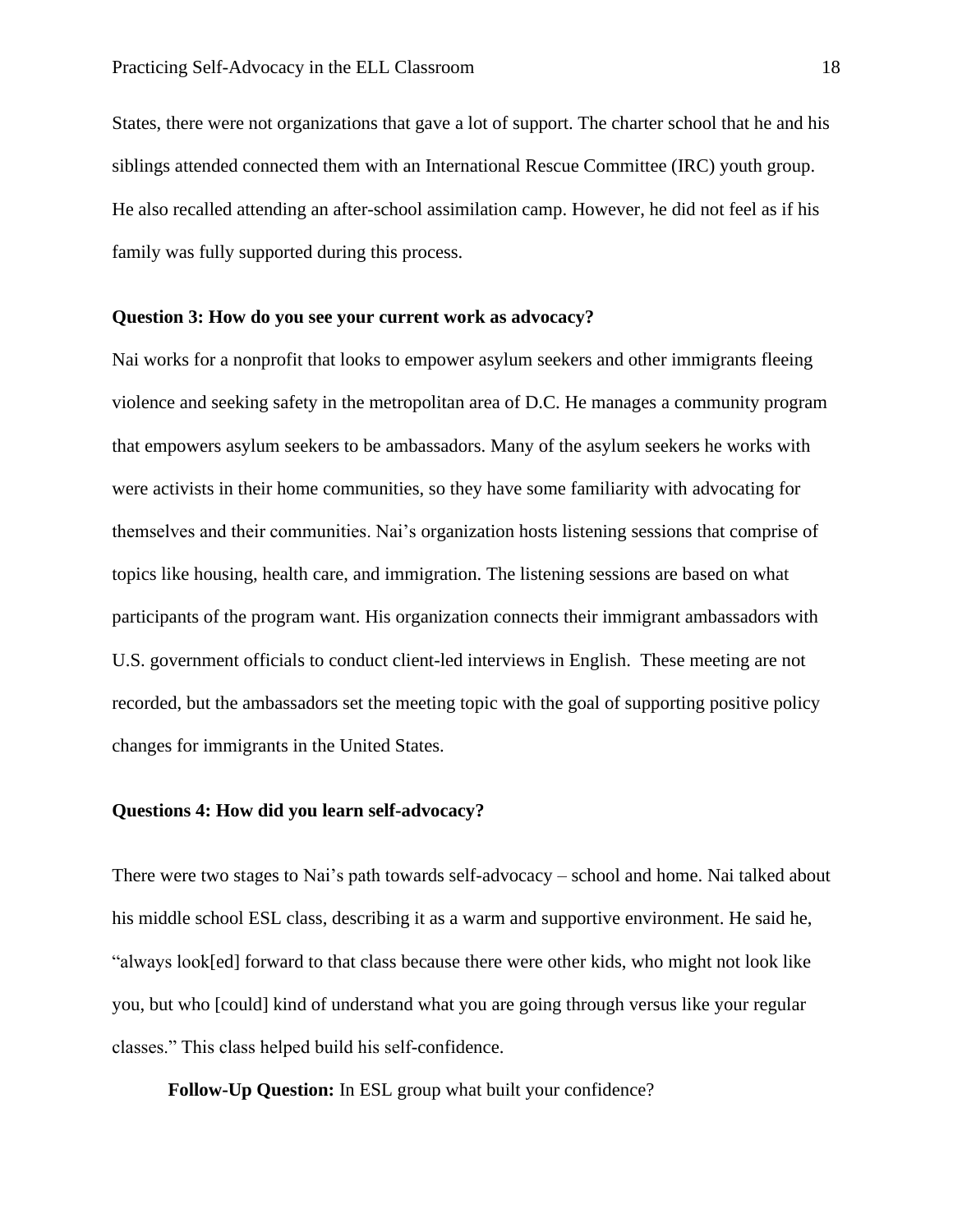Class was a safe place. He had a teacher who was Romanian who he kept in contact with as he progressed to high school. He told me that after class, students had a different energy level that made the day feel more positive.

What Nai saw at home and at school were different. He needed to navigate cultural differences, and he saw himself self-advocating at home. As an immigrant, he saw his family "keeping their heads down," and he took pride in being American in a different way. He felt like he needed to stand up for his beliefs. When he was in high school and college, he felt like he was in a bubble he focused on his needs. He felt like his bubble burst when he joined the Peace Corps in Burkina Faso as he had a lot of time to contemplate. In his host community, he saw needs and reconsidered advocacy.

#### **Question 5: What do you wish teachers knew about working with displaced persons?**

Nai brought up the perspective that teachers and high school and college counselors should be more aware of the tensions that exist. As he went through the process, he said he felt mildly misunderstood by those endowed with the responsibility of helping him. He also reflected on the importance of learning about generational wealth and financial literacy. A tension he specifically experienced was with the perception of "credit" in his hometown versus in the United States. According to his family's culture, owing money is bad, but in the United States, credit is needed to function.

**Question 6: Is there anything you'd like to note about building self-advocacy that we haven't discussed?**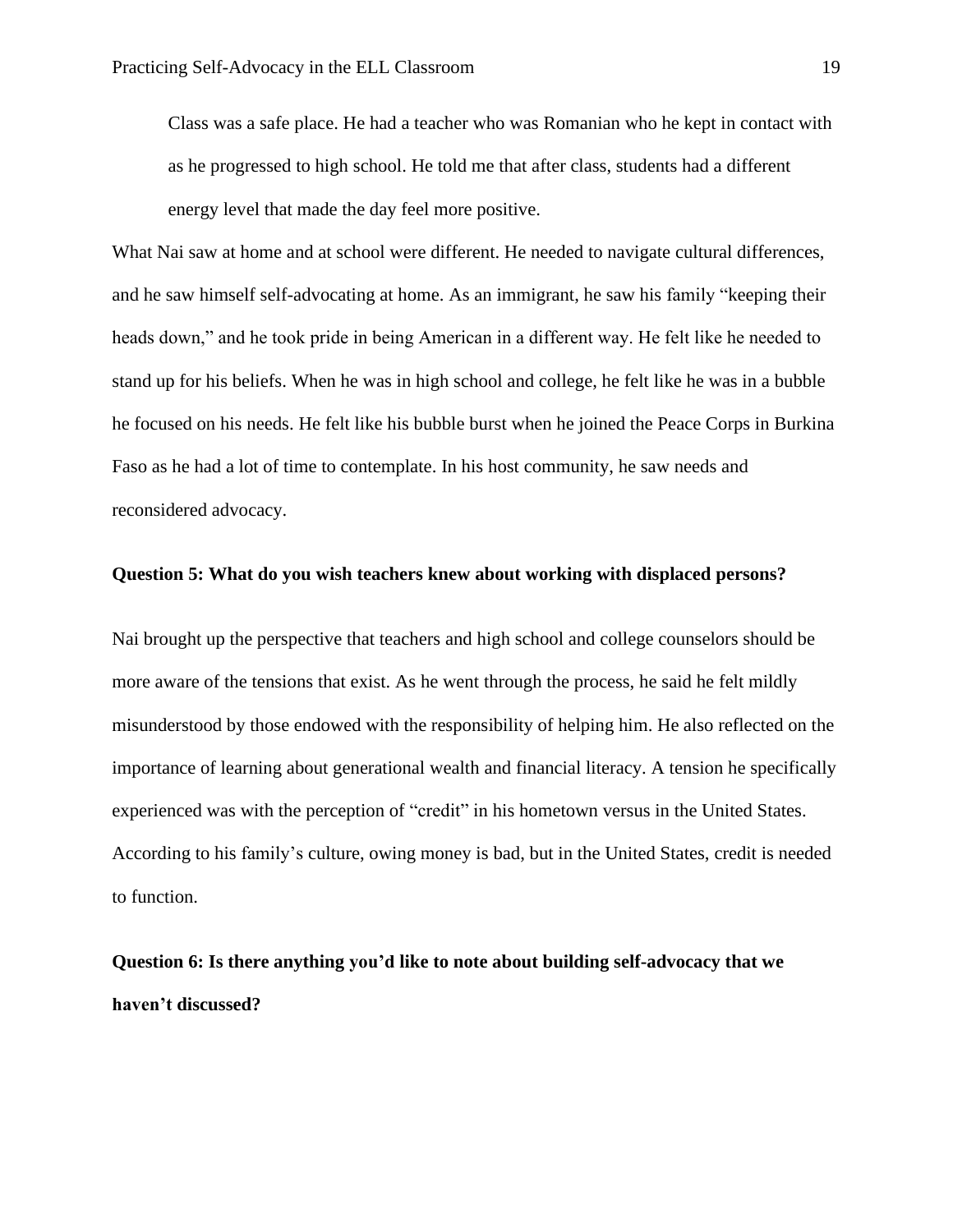For the last question, Nai said, "I'm still working on it," mentioning how it's one thing to advocate for others, but it can be difficult to for oneself.

# **Interview 2 – Julie**

#### **Question 1: How long have you worked in spaces with refugees and displaced persons?**

Julie works in Colorado as a preschool teacher and has worked with displaced people for four years. In her community, refugee students are integrated alongside native-born toddlers, and she was expected to teach preschool and English to displaced students.

## **Question 2: In what ways do you see your work as advocacy?**

Answering in two parts, Julie answered that she spends most of her time with the children of displaced people. She occasionally conducts home-visits, a customary role within her work. These home-visits have helped her create more of a personal connection with families. She and her team also give families seeking support referrals for health insurance and other organizations. She also sees her job as advocacy because she teaches children how to speak English. Julie stated, "whenever you are teaching kids, you are teaching them to be advocates for themselves." Language helps people ask for what they need and negotiate conflicts. She went on to say that this is the point of preschool, highlighting specifically how this stage teaches children bodily autonomy. She teaches students that you don't need to put up with hitting or mean words.

# **Question 3: What do you do to build students' agency?**

For agency building, Julie helps students express themselves. She told me that it may seem repetitive, but she and her coworkers constantly model the process of saying what they like or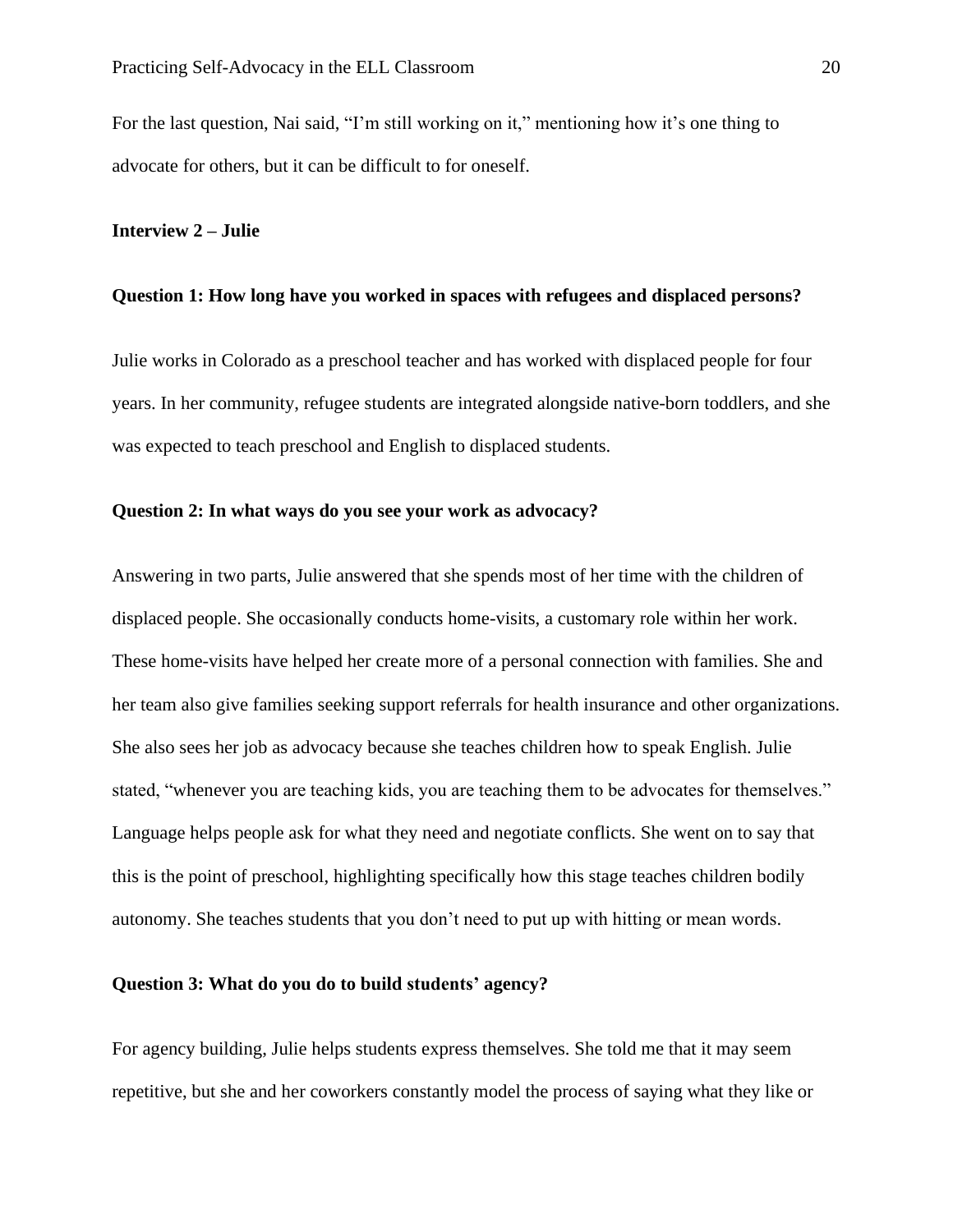dislike. For example, if a teacher sees or hears bullying, they will address the child that was on the receiving end of unkindness. A teacher might say, "I notice that you look unhappy," and wait for feedback from the child. Then based on the student's response they may ask, "do you like this?" After a typical answer, the teacher will probe and ask, "how would you tell him that you didn't like that?" After sorting through the issue with the child, the teacher may advise the student to tell their bully how they feel. Julie does not look for an apology from the toddlerperpetrator, but instead wants to ensure that the child who was hurt has the opportunity to tell the other student that they didn't like what happened, which can help to empower that student.

#### **Question 4: How do you do this with a trauma-informed mindset?**

Julie said her district provides significant training around trauma. She said that it's important to be aware of what students may be going through and she keeps in mind the places that families and students are coming from - that kids and their families will need extra support adjusting to a new place with a new school system that may have been chosen for them. Additionally, their school has social workers and a school psychologist as a supportive resource for both teachers and families.

# **Question 5: What activities do you use to support students in self-advocacy?**

Julie did not identify any formal activities, but instead shared that the ideals of self-advocacy are woven in throughout the day. This might include community building exercises with students and their families such as checking in about feelings. Julie emphasized that teachers do not force feelings. Instead, a teacher may ask, "how are you feeling?" or, "what can I do you help you feel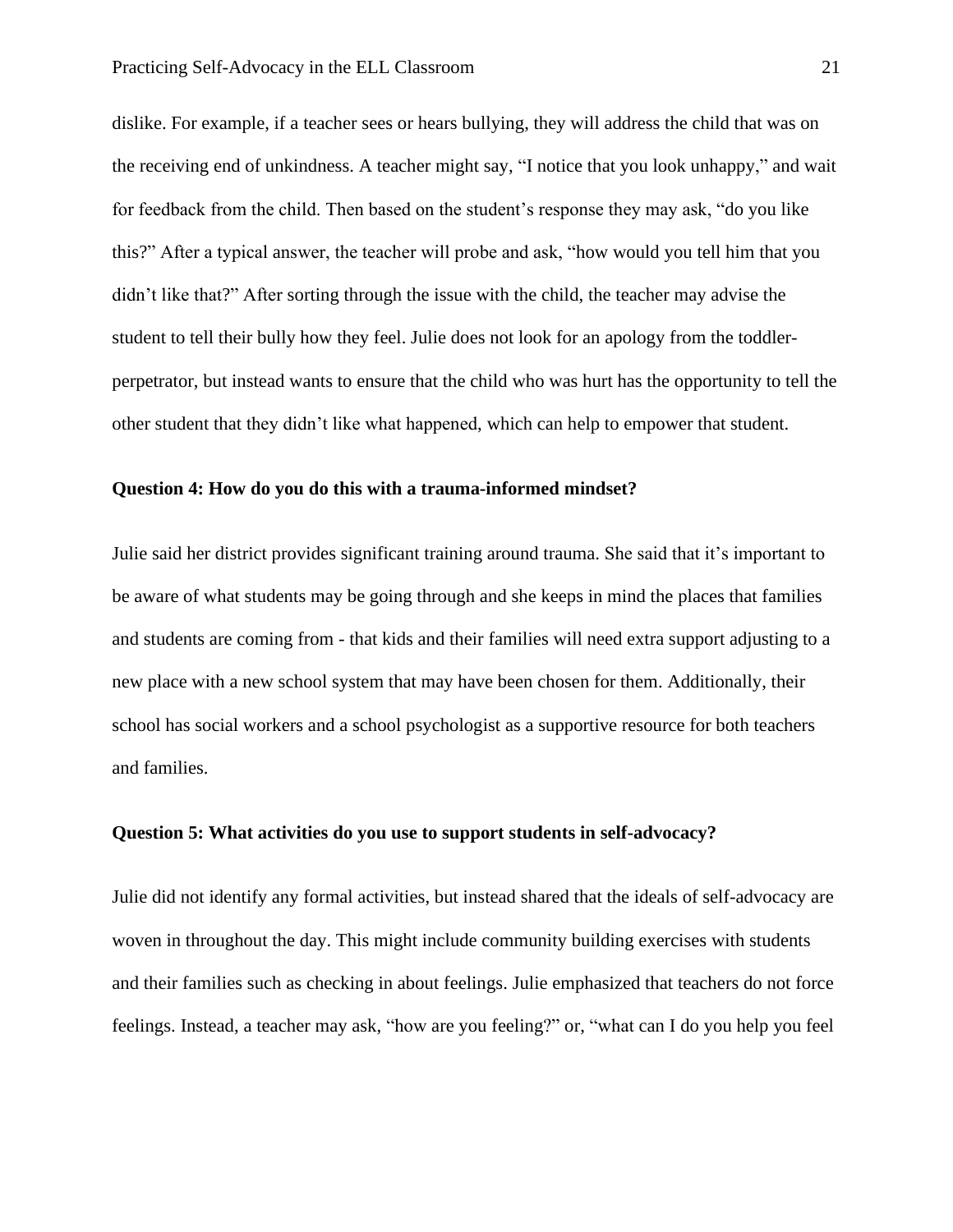better?" She models the language or negotiation and supports students to use this language until they are more skilled in expressing themselves.

Julie ended with this: "preschool is not about letters and numbers. Preschool is about learning that you are a valuable person. You need to learn to stand up for yourself and be kind to other people." She emphasized that students have a right to say they disagree, but it's important to be kind and respectful.

#### **Interview 3 –Taylor**

#### **Question 1: How long have you worked in spaces with refugees and displaced persons?**

Taylor spent a semester in 2021 paired with an organization in Durham, North Carolina. He was paired with a man from Western Africa.

### **Question 2: In what ways do you see your work as advocacy?**

Taylor saw his work as advocacy because classes were based on what the student wanted to learn. The student chose to study for his driver's exam, a task necessary for the student's success in Durham. The student described the public transportation as a barrier for commuting to work and also noted that he didn't want to be a burden to his co-workers. Being able to pass the driving test offered him a form of self-reliance.

# **Question 3: What do you do to build students' agency?**

To build agency, Taylor offered encouragement and practice opportunities. Additionally, they used this time to chat about other experiences his student faced. Due to the one-to-one nature of the class, they were able to make a flexible schedule, which meant that the student had agency over his own time and scheduling needs.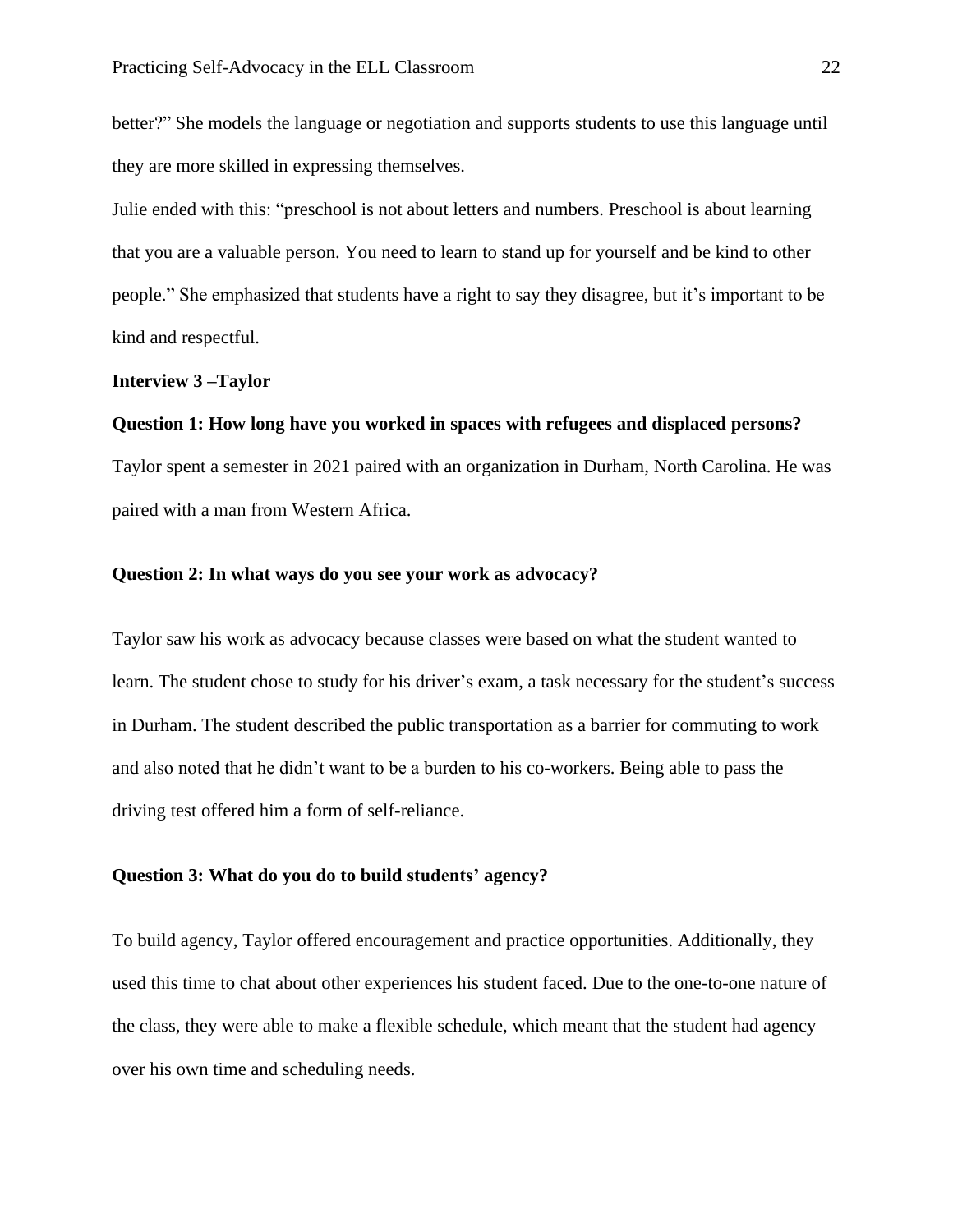#### **Question 4: How do you do this with a trauma-informed mindset?**

The flexible schedule offered the student time when needed, but both Taylor and the student were consistent about the cancellation process and finding time in the week to meet. Taylor used multiple quizzes to build the student's needed test skills. He also mentioned that being patient and talking through the student's worries related to the tests were helpful.

#### **Question 5: What activities do you use to support students in self-advocacy?**

Taylor identified listening and sharing as ways of supporting self-advocacy. When the student had doubts about passing the written driving exam, Taylor offered encouragement. Taylor could point to the quizzes that his student passed to dispel his self-doubt. Ultimately, the student passed the written exam and is now able to drive himself to work. Although this may seem like a small feat to some, this showed the student his power of self-advocacy. He identified his own need and found the support that he needed to be successful.

#### **Interview 4 – Elizabeth**

#### **Question 1: How long have you worked in spaces with refugees and displaced persons?**

Elizabeth started her work in the 1980s working in Southeastern Asia. She led teacher trainings and classes. At times she worked with the U.S. State Department. Currently, she is working in Vermont facilitating classes with Afghan refugees.

## **Question 2: In what ways do you see your work as advocacy?**

Elizabeth sees her work as advocacy because she teaches students to speak up for themselves. In class she creates a safe space for students to play and experiment with language. In her most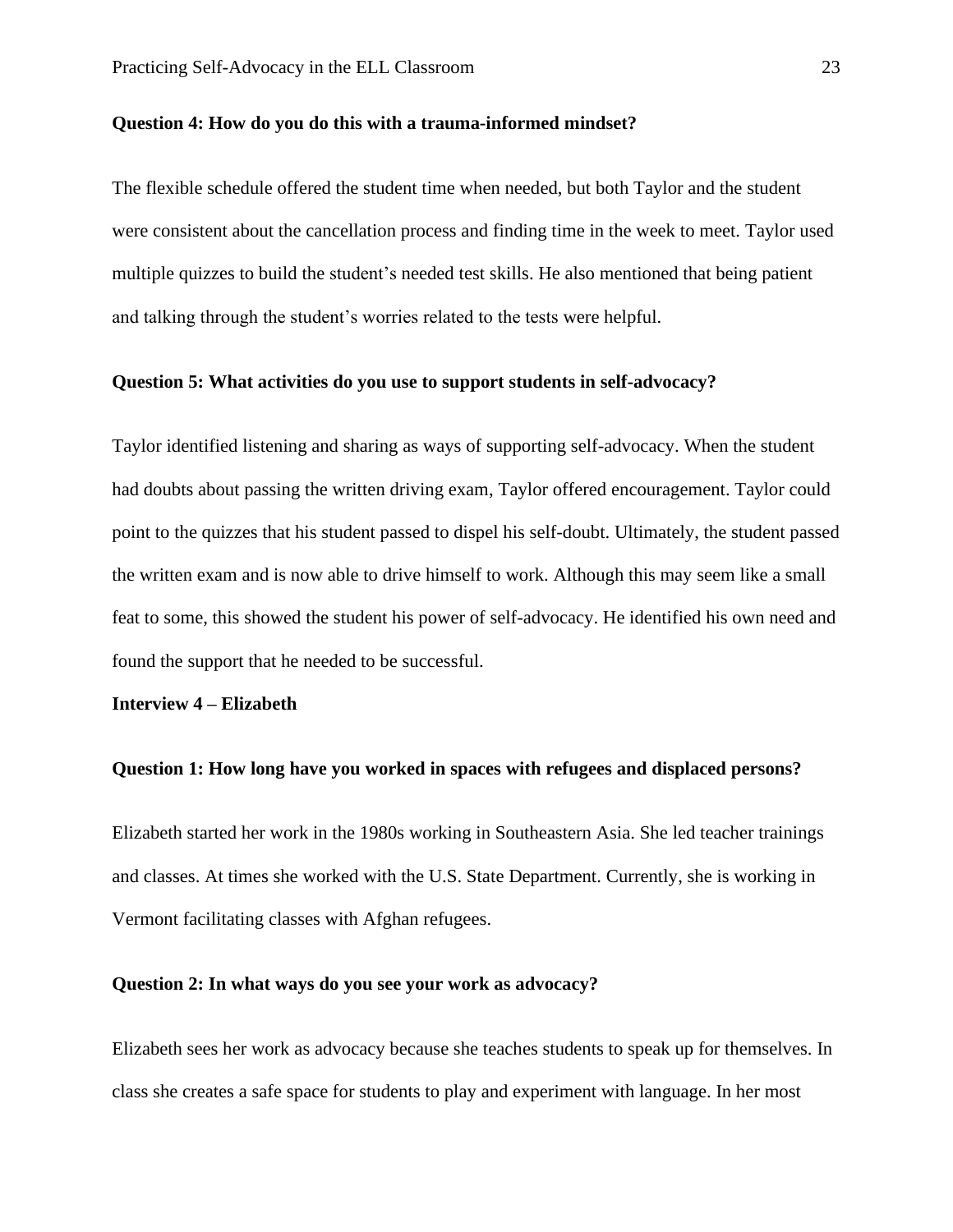recent work, she thinks of potential barriers that students may face like issues with a landlord or a sponsor. (In later questions, Elizabeth provides more detail to the advocacy she built.)

# **Question 3: What do you do to build students' agency?**

Elizabeth stated that since students live within the same communities, they can often help each other to build advocacy skills. While there are general topics that must be discussed in Elizabeth's classes, students drive the conversations. The teachers make room for students to share what they learned on their own and talk through the process of what happened. Students give the first input, and if they find a culturally appropriate solution, the group practices the language skills. However, if they cannot reach a consensus, the teachers will steer students to other options for solutions.

## **Question 4: How do you do this with a trauma-informed mindset?**

At Elizabeth's current location, most of the people volunteering with the program are alumni of her program. This means that practitioners adapted an "I, It, and Thou" approach. There is a triangle of teaching, co-learning, and mastering material and as experienced educators, the volunteers and teachers utilize a similar philosophy and lens to teach. Elizabeth gave an example of students who didn't want to fill out a name card. Instead of pressing the issue, it was more important to recognize that the students needed more time. Another trauma-minded example Elizabeth provided was recognizing that people did not want to leave their children alone. To support students, the program found child-minders who were all retirees with advanced degrees in child development. Adult students could sit at the front of the room while people in the back played with and taught their children. If a child needed a cuddle, they could immediately check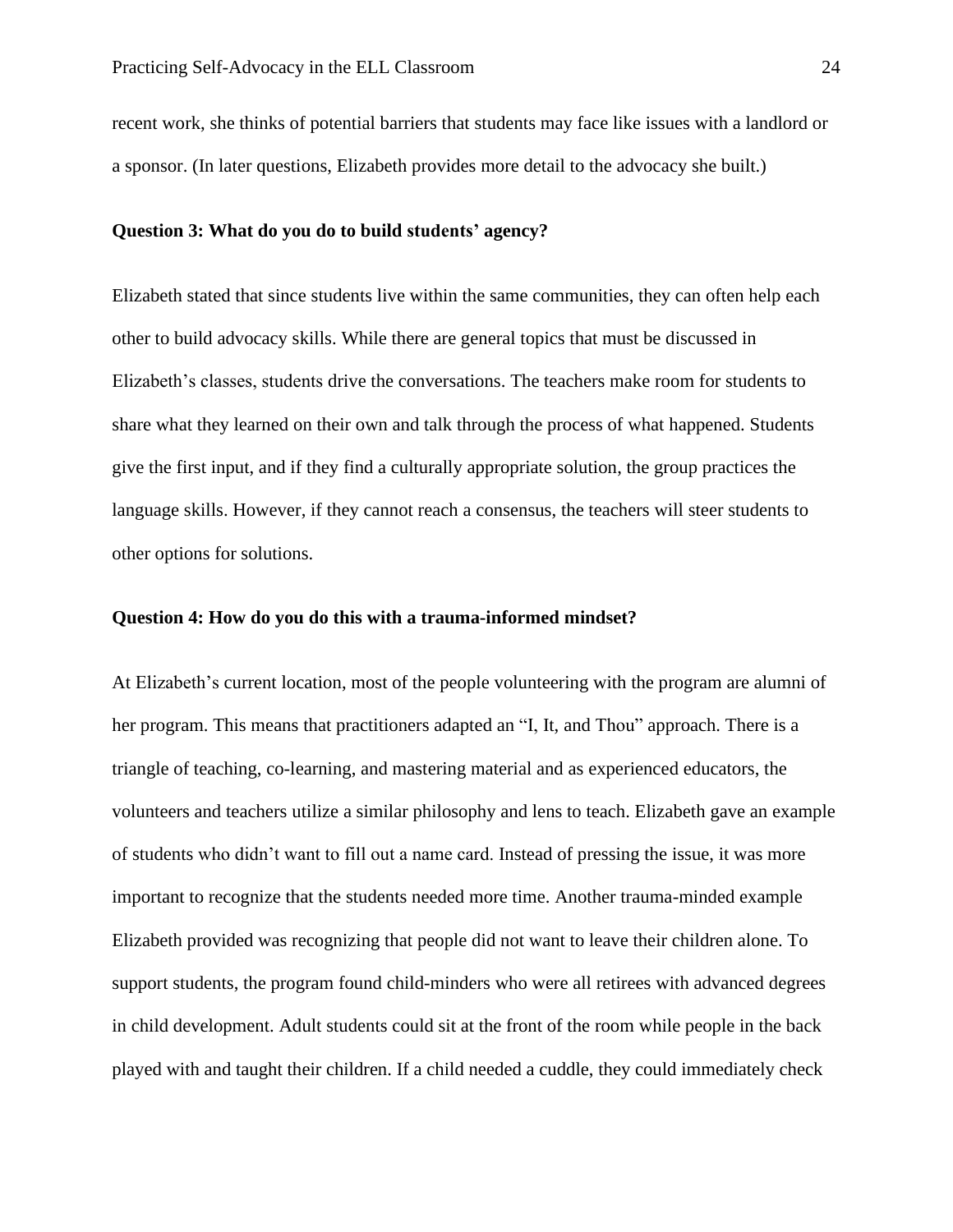in with their parent, and alternatively, if parents were worried, they could turn around and see their child.

Another aspect of being trauma-informed was not asking about family. In many language units, one of the first topics is family, but in this program, they did not broach family immediately. The program waited for students to express their thoughts on family. Students expressed wanting to celebrate Nowruz, a traditional spring festival, and Elizabeth noted that she was worried because this was many students' first holiday separated from families. Instead of letting worry take over, Elizabeth took the lead from her students and saw it as an opportunity to celebrate their culture.

#### **Question 5: What activities do you use to support students in self-advocacy?**

Elizabeth noted that when she began her current work in Vermont, they did not have any curriculum. They had some requirements from the U.S. State Department, so they used the mandatory topics to ground learning, but they strived for students to have the opportunity to drive the classes. Now Elizabeth uses the "Language Experience Approach" so students can share what they knew about the topics of the week. This also helps students express their current experiences if they wished to divulge them. She also uses role-plays and board games to build confidence with the language. Elizabeth is passionate that learning does not need to be boring, and that students can build their skills and self-advocacy abilities while having fun. Another activity that she mentioned was circle sharing. The students see each other nearly every day, so having time to share their experiences over the last 24 hours can be helpful for students to advocate for their needs while building community. Students can build on one another's ideas and make their own meaning. Finally, Elizabeth noted her book on picture stories, which again helps students create meaning and even express their own stories.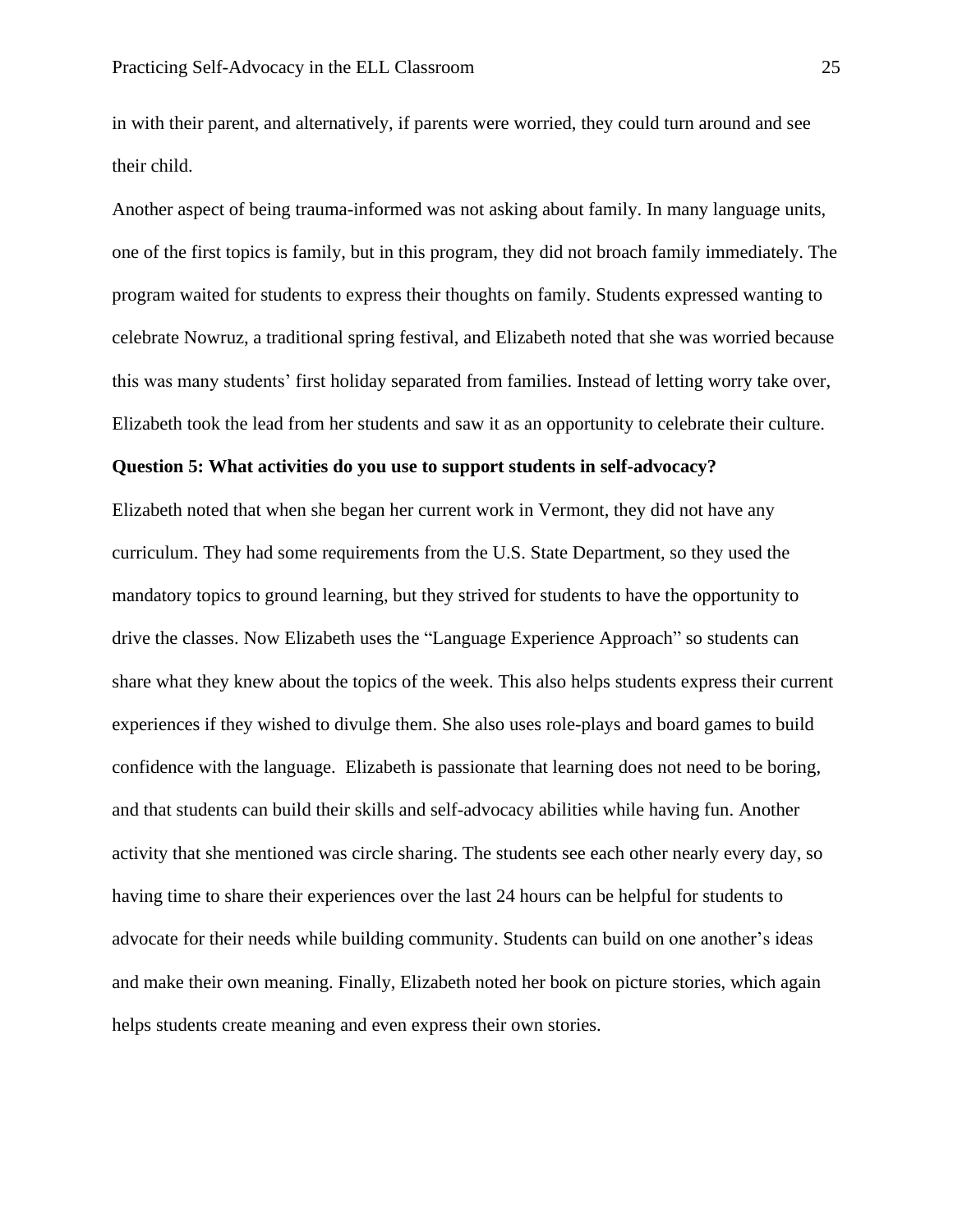# **Question 6: Is there anything you'd like to note about building self-advocacy that we haven't discussed?**

When asked if there was anything to add, Elizabeth added that each group has two to three teachers. All of the teachers co-plan lessons. This ensures that there are no gaps for students. When selecting teachers, they ensure that students will have roughly the same ratio of male to female teachers.

#### **Interview 5 - Rebecca**

#### **Question 1: How long have you worked in spaces with refugees and displaced persons?**

Rebecca has worked in the field of displaced people since 1985 with immigrants from Latin American, Africa, and Afro-Caribbean countries. She currently works in Maryland supporting immigrants and displaced people.

# **Question 2: In what ways do you see your work as advocacy?**

In the past, Rebecca worked in the field of legal services for people fleeing domestic violence. Currently, she sees her work as tangible advocacy because she supports the passing or blocking of national, state, and county laws. She integrates this information into what she teaches and directs teachers to place this information into the classroom setting.

#### **Question 3: What do you do to build students' agency?**

Members of the organization that she works for which includes immigrants and displaced people, vote on three issues to focus on for the year. On the teaching side, she brings empowerment into the curriculum. This is a way for students to voice their concerns while also growing their language capabilities. The goals were typically introduced in students' native languages. When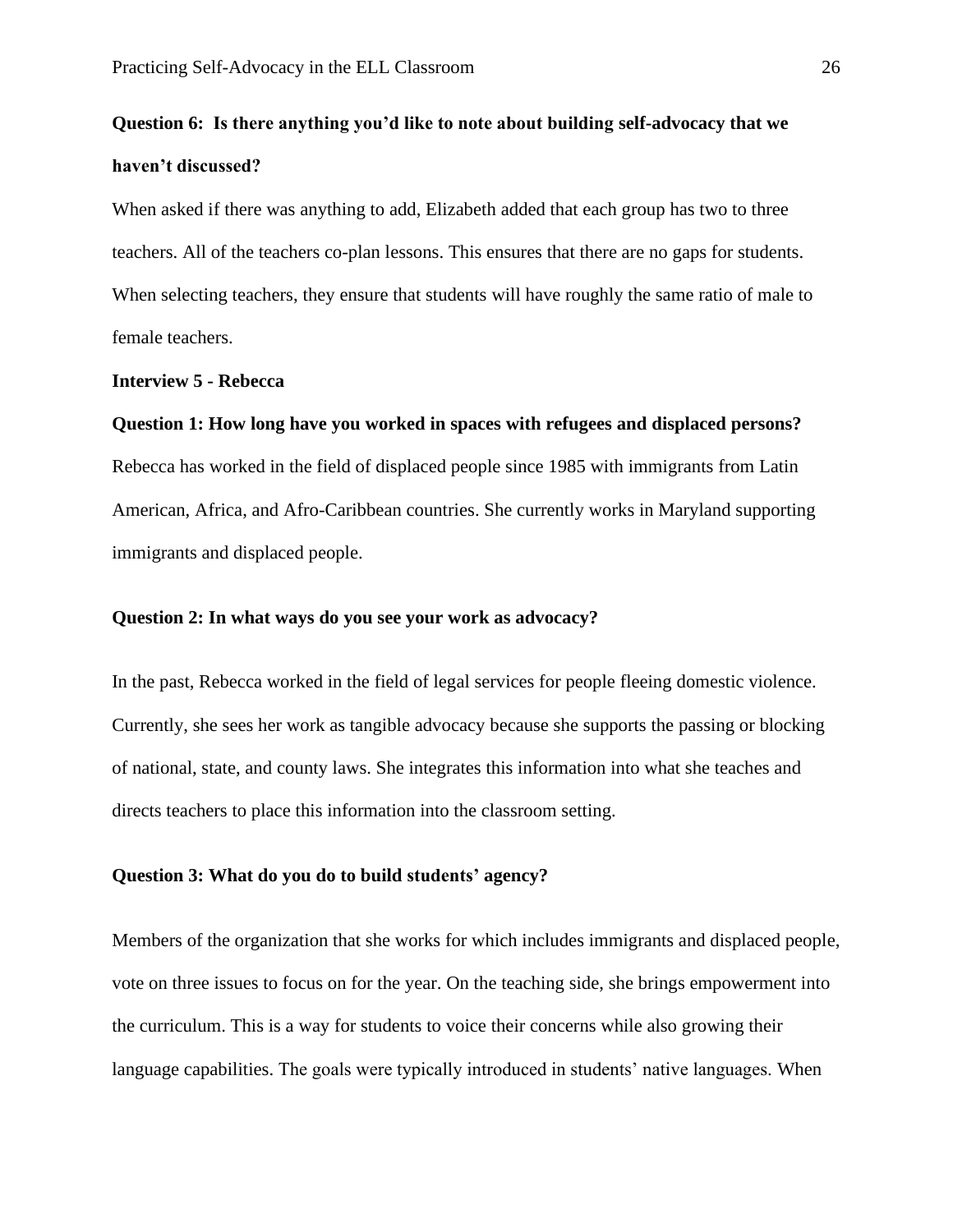these events occurred in person, there were tri-lingual translation services. Students were then able to present their ideas to lawmakers. With COVID-19, Rebecca's organization pivoted to virtual work, which included recordings and letters. With every step, the curriculum was designed to incorporate what students wanted and needed to learn. Rebecca emphasized that the curriculum also added what students may not know they need to know such as talking to representatives.

# **Question 4: How do you do this with a trauma-informed mindset?**

Rebecca answered this question with the question, "if I didn't have something, what would be important to me?" She continued by highlighting Maslow's hierarchy of needs and then discussed "listen[ing] with feelings," which includes verbal and nonverbal cues. She mentioned the importance or asking if a student needs time and trying to add a specific ask instead of putting the burden on the student. For example, if a student did not participate in class, she may ask the student if they need time, if they want to leave, or if there is anything that they want the teacher to know. The final part she mentioned empowers students to know their rights.

#### **Question 5: What activities do you use to support students in self-advocacy?**

With specific activities, Rebecca mentioned that she uses role plays, letter writing, and email writing. These skills can help students learn to put things in writing if they are having issues at work or with a landlord. They also can help students learn to navigate language.

# **Question 6: Is there anything you'd like to note about building self-advocacy that we haven't discussed?**

Rebecca spoke to the importance of seeing one's students as holders of knowledge. Teachers can build on their students' strengths and give space for students to remember their past. She gave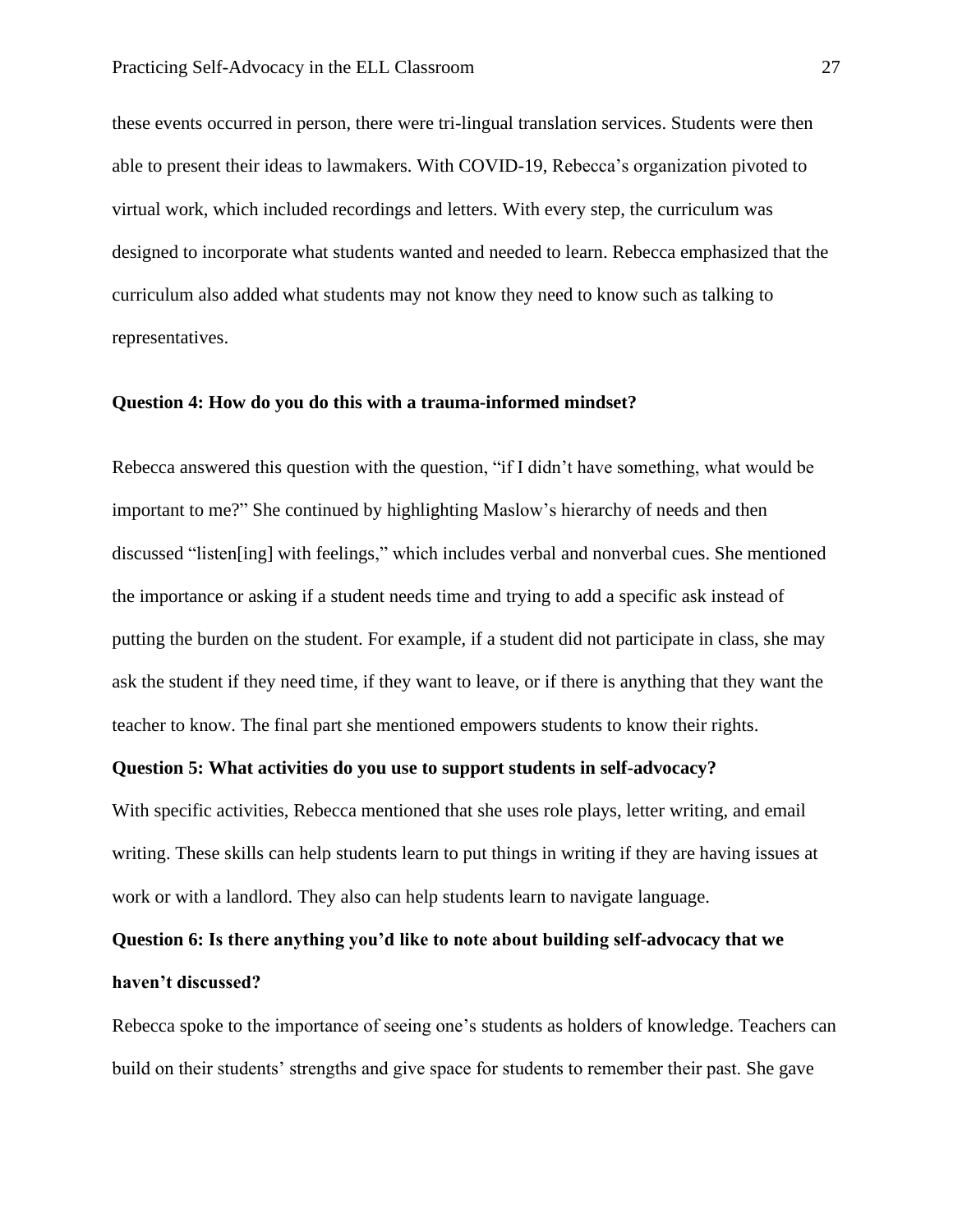the example of asking open-ended questions that were not too broad. For instance, she recommended asking a question like, "who prepares food in the house?" instead of asking, "what is your culture?" Asking questions like this can allow space for students to divulge what they choose to, while also giving space to be vulnerable and reflect. Asking about students' home countries can give them an opportunity to share their pride and knowledge.

#### **Interview 6 - Bill**

#### **Question 1: How long have you worked in spaces with refugees and displaced persons?**

Bill stated that he spent roughly three years working with known displaced people. In 1987 in Thailand, he worked with refugees from Cambodia and Vietnam after the Vietnam war. After his work in Thailand, Bill taught ESL at a public school in rural areas of Vermont. Bill retired from teaching in 2021. When the Afghan refugee crisis began in 2021, Bill volunteered to teach in Vermont.

# **Question 2: In what ways do you see your work as advocacy?**

Bill separated this question into a few parts. First, he addressed his work in public schools. He stated that most of his advocacy work consisted of working with administration and teachers to understand where his English language learners come from. He said that where he worked there was not a lot of multiculturalism or multilingualism, which pressured his students and made them feel marginalized. By creating an awareness with staff about this marginalization, Bill saw this as a piece of advocacy.

The second part of Bill's answer reflects on his working directly with refugees. He saw his work as advocacy because the Vietnamese people he worked with were former farmers and at the bottom of the socioeconomic ladder in their homeland. He saw that part of his work as showing human potential. Some students did not think that they could learn, and he created learning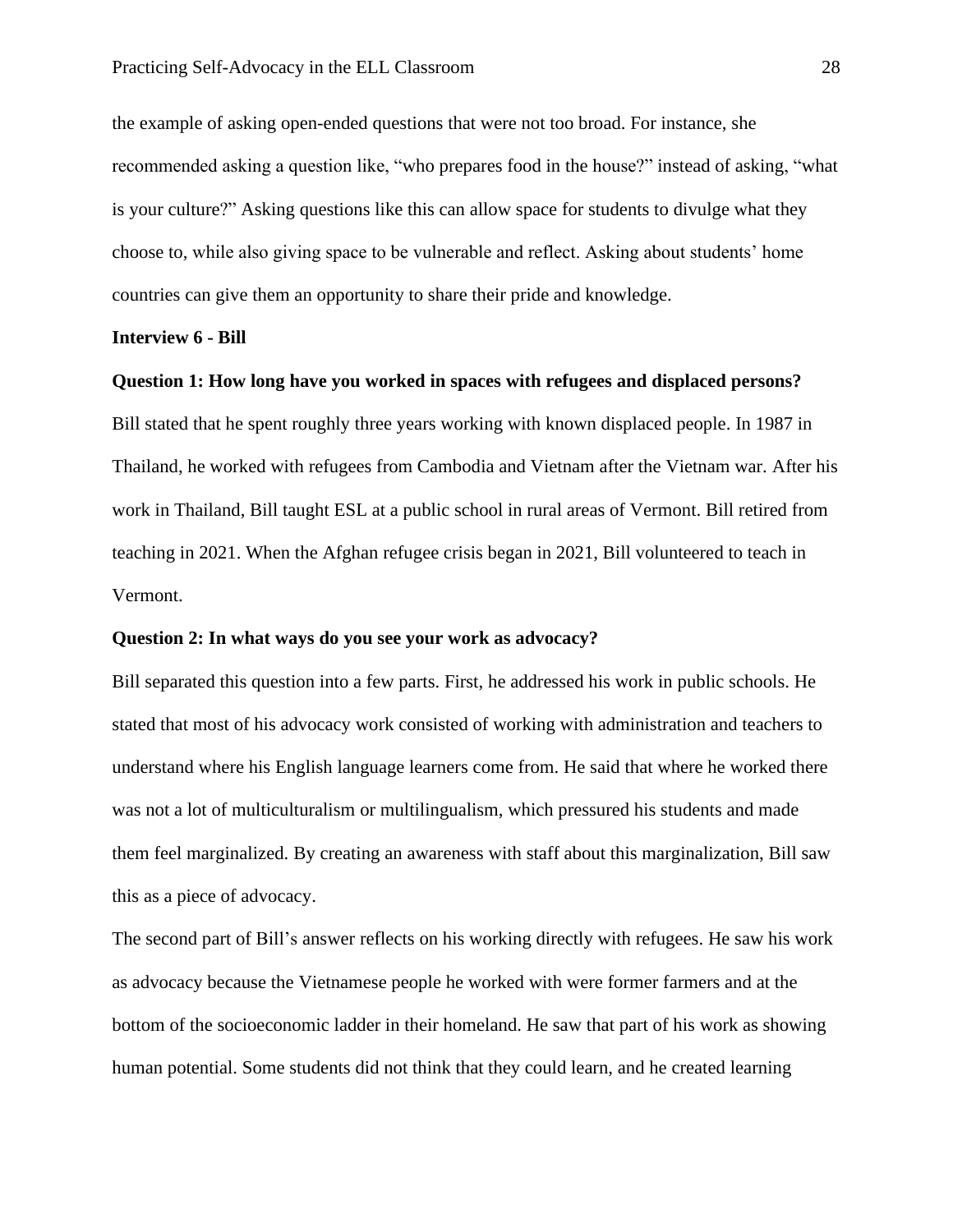opportunities for students. He wanted his students to know that they had the capacity to create a new life in a new place and be successful.

The third piece relates to his current work. When Bill reflected on his past, he expressed regret over not emphasizing preservation of students' culture. Now it is his goal to advocate not for full assimilation, but instead for integration. He wants students to be able to preserve their culture in ways that works for them.

#### **Question 3: What do you do to build students' agency?**

In this section, Bill emphasized students' goals. Many students are trying to find jobs and housing. With this in mind, Bill and his two co-teachers made a unit around specific vocabulary for students. Bill teaches the highest level of English in the Vermont program, so there is space to teach specific language. His team tries to plan lessons around similar jobs that his students held in Afghanistan, so they can leverage their former experience to get jobs in their field. He teachers Professional level jargon, and he helps students with their pronunciation, so that a nonsympathetic listener can understand their points.

### **Question 4: How do you do this with a trauma-informed mindset?**

When speaking about trauma-informed practices, Bill recalled a quote he heard at a training. "No dysregulated adult has ever regulated a deregulated kid." He said that he tends to be old-school when working. He mentioned his younger colleagues and how he saw them deescalate situations. He said that in his heart he wants to be able to support but doesn't feel like he has the language or skills developed to be a teacher and counselor. He gave an example of a student that he saw crying. He asked her what was happening, and she shared her worries. Her daughter, who lives in Afghanistan, did not call her for four days. She and her daughter talked every day, and she did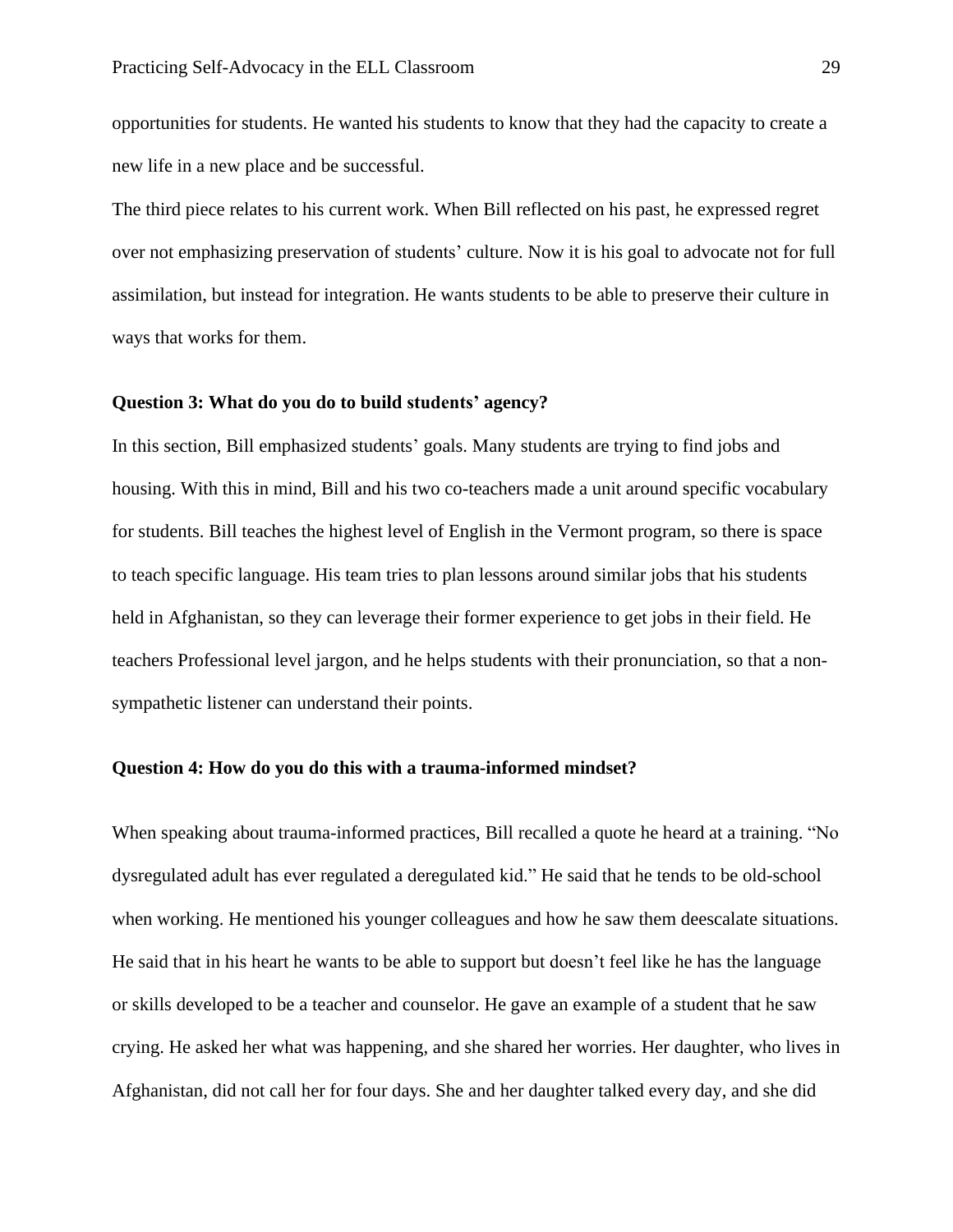not know if her daughter was in hiding or even alive. Her daughter has a visa to come to the United States, but the Taliban will not permit her to leave. Bill reflected that he did not know how to comfort the student. He could only listen. Bill wished that he had ten more years of training so that he could have a better strategy to ease her anxiety.

Another part of trauma-informed practices that he emphasized was building a classroom community. By creating a safe place, he ensured students felt like they could share and be supported by their peers and teachers. Bill worked with three other teachers to plan and teach. Having three teachers, two male and one female, was another way to be supportive. An example of this was when a female Muslim student asked if she had to shake hands when greeting people. The male teacher said yes, but the female teacher said no. Bill was in the middle, and he didn't know how to respond. The female teacher explained that shaking hands may be an American custom, but it did not have to be followed and to not feel obligated to do anything, especially if it violated her beliefs. The student felt comforted because in her culture, shaking hands with a man is forbidden. The class went on to think of ways to reject handshaking and ways to politely explain beliefs. This is an example of how multiple perspectives can be a trauma-informed practice.

#### **Question 5: What activities do you use to support students in self-advocacy?**

For self-advocacy activities, Bill talked about the role plays. He mentioned having daily journals for students to use to reflect. The prompts varied, but generally were future focused. A common prompt was, "what do you want to happen in the next week?" Another activity was student shares. It was meant to be a warm-up, but when a student shared, another student wanted to add on, empathize, or commiserate. This allowed students to learn from each other while creating an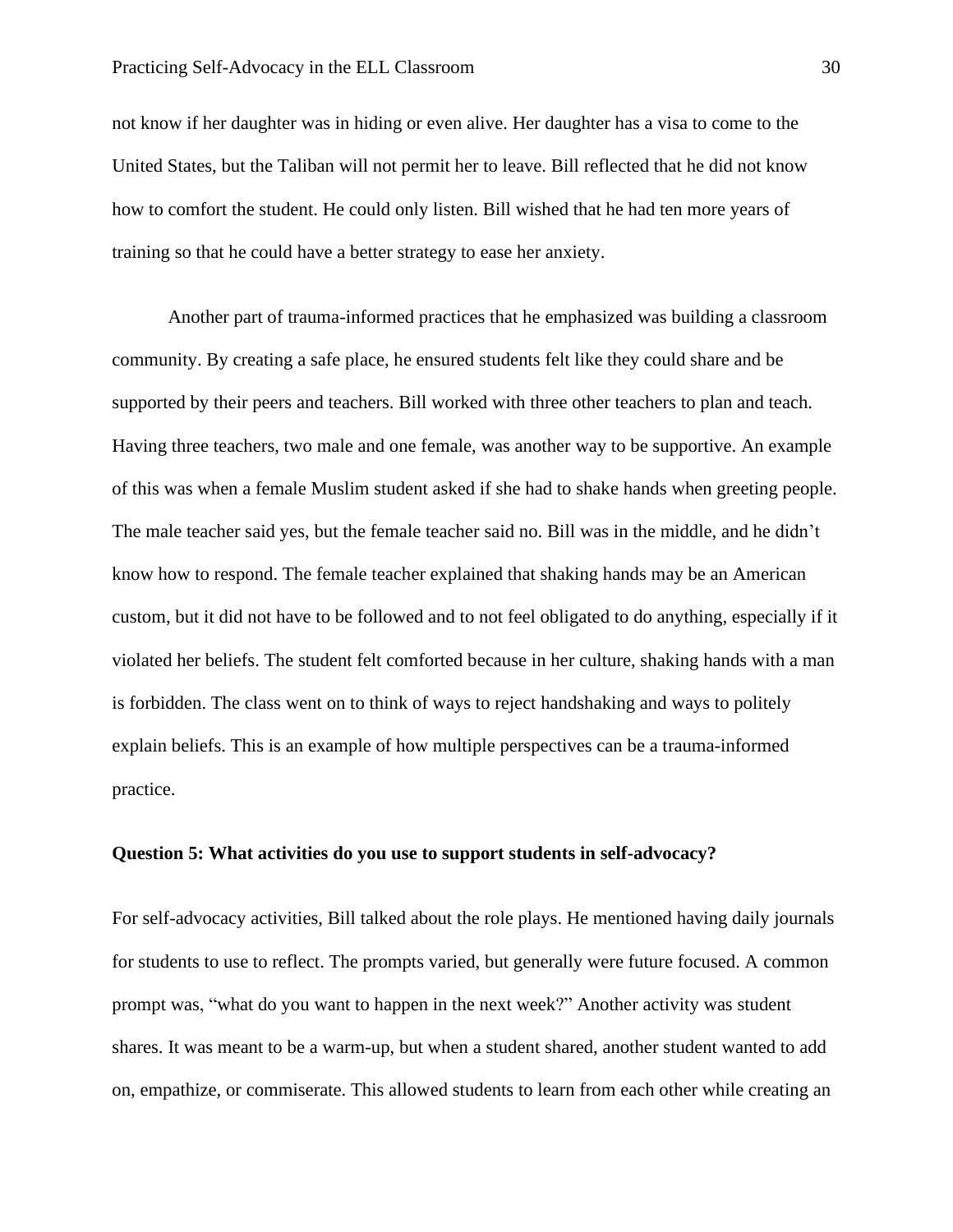atmosphere for bonding. Students had many opportunities to be heard by their peers. Students also had self- knowledge shares. This could be about something they knew a lot about. Teachers paired this with information that students needed to learn, so students would have the skills to more fully express themselves. A final focus was question asking. Bill wanted students to hone the ability to ask questions, so they could clarify meanings. He knew that this skill would be essential for students as they joined the workforce.

#### **Analysis of Data**

At the start, I looked at the Zoom transcripts and edited them while reviewing the interview video files. When I noticed the varied results, I decided to summarize each interview for clarity. Some of the questions invited overlap, so I placed them according to where they fit best with the main questions. I was the sole researcher and altogether, there were six interviewees. Two interviewees were in their mid-twenties to early thirties. The other four participants have worked are over forty and worked in the field of education for over twenty years. I interviewed three people who identify as men and three who identify as women.

#### **Finding and Interpretation of Data**

Looking through the data, I knew that I had many valuable perspectives from people who spent various amounts of time involved with displaced people. There were multiple dimensions of advocacy, which provides a larger view of what advocacy is. First, navigating cultural tensions at home and at school. This brought the question of how as educators can we make space for students who are experiencing this dichotomy? Then there was speaking up for one's feelings and needs, which applied to the youngest learners, but also is applicable to all learners. There was being able to direct learning and choose the trajectory of the course. In another interview, we discussed being able to communicate in one's own language and utilize their expert cultural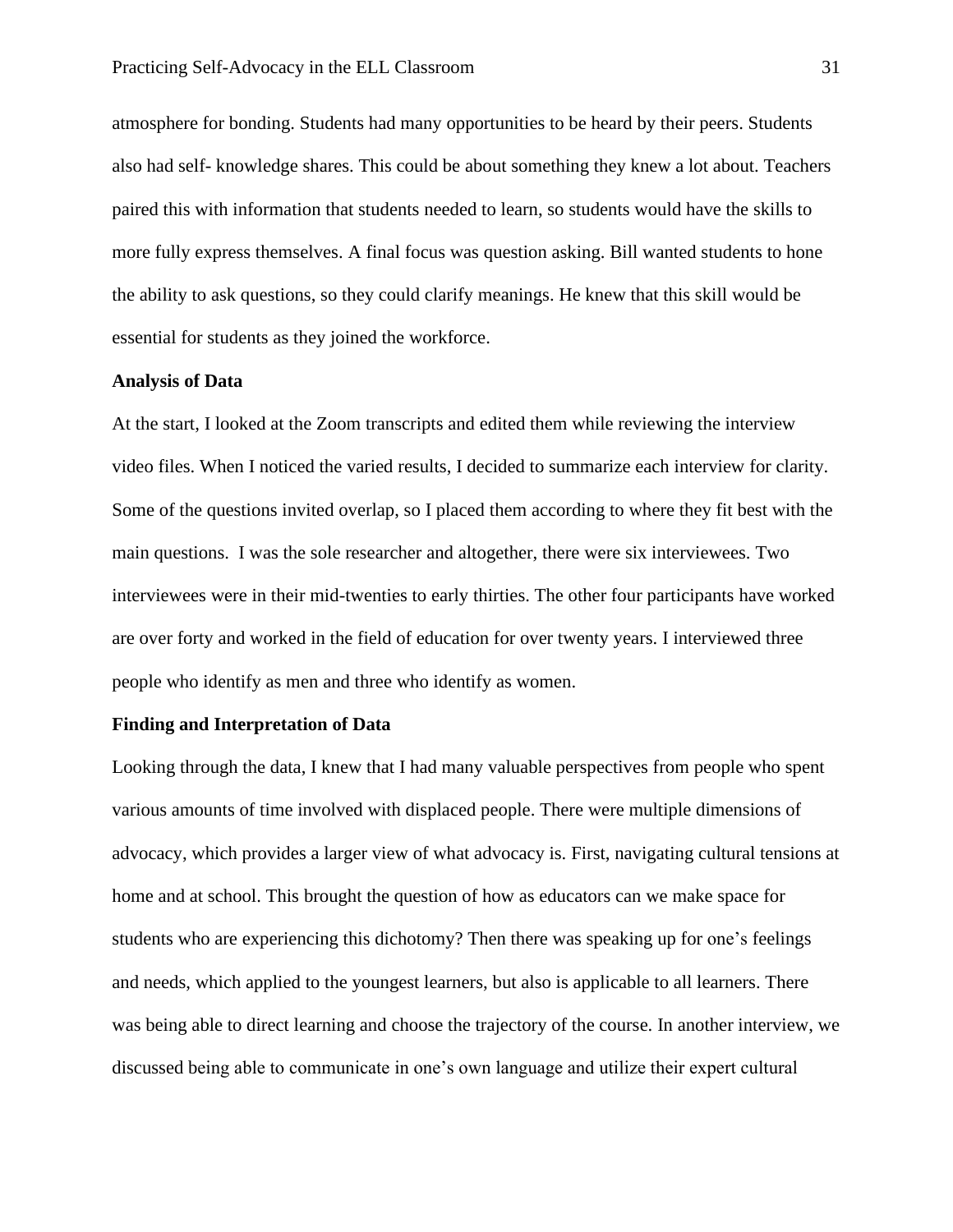#### Practicing Self-Advocacy in the ELL Classroom 32

knowledge. Cultural expertise also came up in the literature review, which means not only sharing with groups of similar backgrounds but also groups of diverse learners. I also learned about developing skills that seem non-language based like driving, which can lead to independence. There also is power in knowing laws and legal rights like being able to vote or write a letter in support or against a bill. There was teaching the power of being able to take risks to exercise human potential as learners. Finally, there was being able to reflect on learning, and its benefits.

The first theme that stood out to me was flexibility. Flexibility looked like adapting topics to fit students' needs, being willing to hand the class over to students to share their thoughts and trying to make accommodating deadlines for assignments or vocabulary lessons. Even though there was flexibility, teachers spent time with intentional planning that reflected what students wanted to learn. This theme also arose in the literature review showing the benefits of providing flexibility with assignments while having students choose how they want to tell their stories. It is important to give educators examples of flexibility so they can use it in their own practices. Not everyone will have the same options for flexibility, but it's a way to meet students' needs and give students space to advocate for themselves and their needs.

When asking how people saw their work as advocacy, here were two things that I noticed. The first part related to Maslow's basics and shows the importance of linking students to the services that they may need, such as legal services, insurance, or food programs. As a teacher, I know these needs must be met for learning to occur. However, through language acquisition, more of these needs can be met because students will be able to express their general or precise needs which leads to the second part, skills. The teachers I spoke with wanted students to attain the skills necessary for expressing their needs. My interview findings were consistent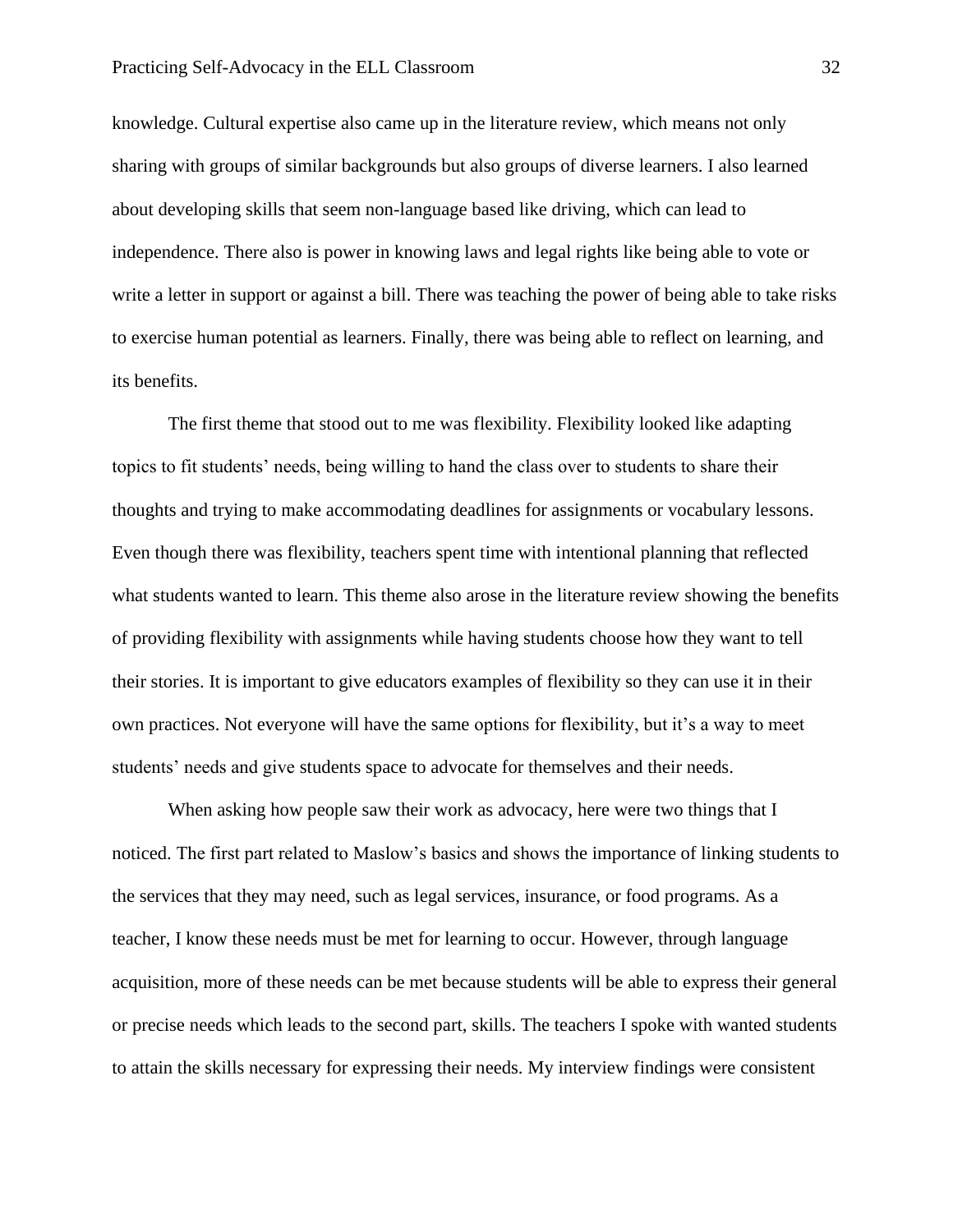with the literature review in that being able to speak and read in English helps give students more agency in their day-to-day lives. By having the skills to express, displaced people do not have to try to depend on a system that is guessing for needs.

Trauma-informed practices were different in each interview. While Bill relied on their peers and another person identified listening with feelings as a key way to support, Elizabeth used their program as a way to keep families together, allowing parents to learn with their children in the same room. Nai recalled his youth and identified the influx of joyful energy in his ESL class. Although he did not mention trauma-informed practices, I wonder what his teacher did to support her students. The varying practices in interviews and the literature review speak to a need of more training around best practices to provide teachers with an expansive toolbox to support displaced people and refugees.

The theme that was consistent throughout all my interviews with long-term practitioners was the use of activities. The most common activity was role plays. Teachers identified that students learning from each other was key, so they offer students a chance to express themselves together in different situations. Another activity was group sharing. Students could go through their days and empathize with other each other's experiences or build mini lessons in the moment. After this, the most commonly mentioned activity was journal and email writing. In the literature review, poems as a form of writing were used to help students describe feelings. This leads me to wonder how the use of various forms of writing should differ depending on the age group.

#### **Conclusion**

The literature review supports that learning English is important for the physical and mental well-being of displaced people living in countries where English is the primary language.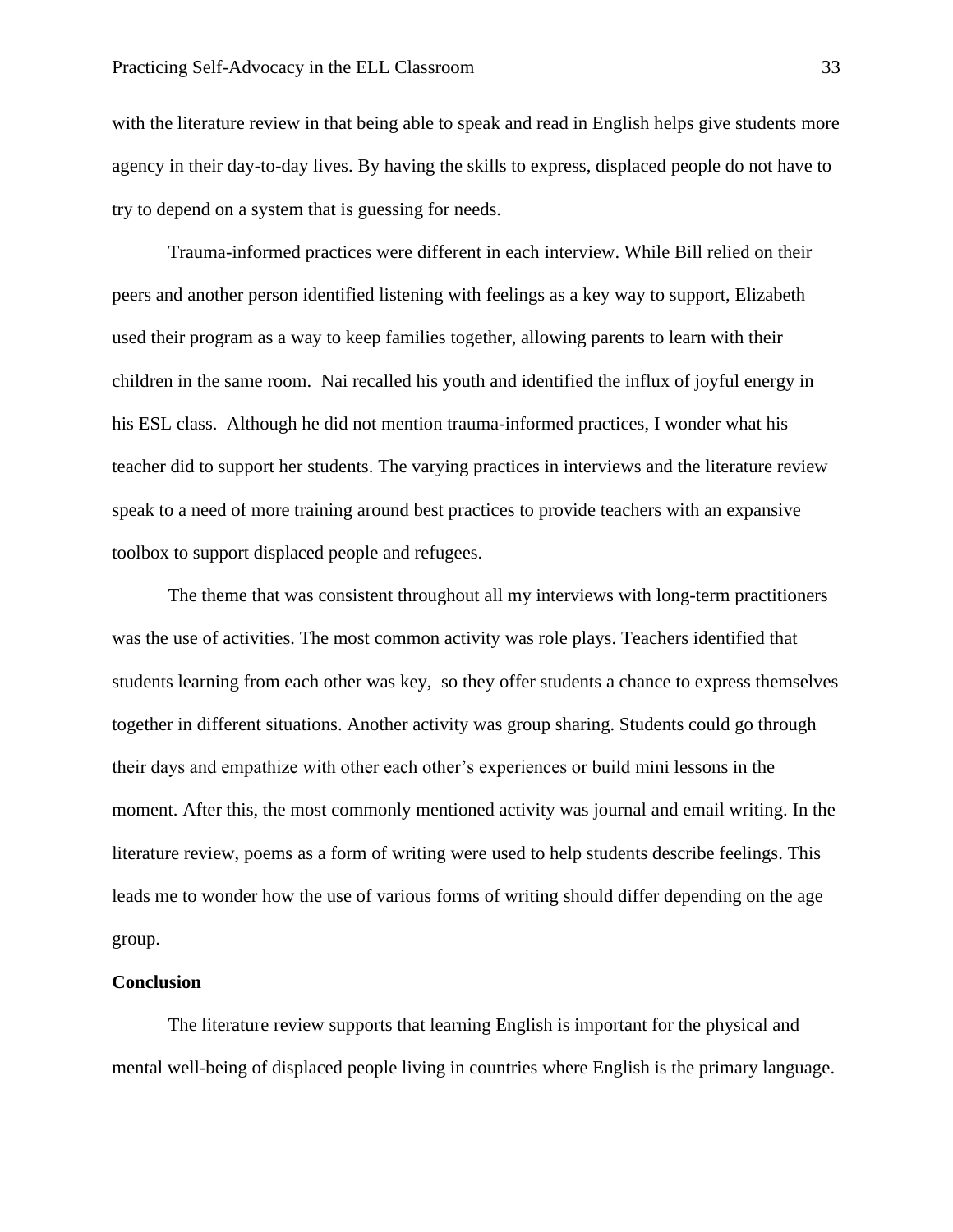The interviews demonstrated that language provides the basis for self-advocacy. This is why people come together as young toddlers in preschool. They learn to negotiate the conflicts that they experience. When teaching English, teachers should recognize students' agency. Teachers can empower students by building on their strengths and bringing in their prior knowledge. In the classroom space, teachers can cultivate an atmosphere where students can kindle or rekindle their ability for self-advocacy through spoken language, poems, journals, and emails to local government. In language classes, teachers can use activities like role-plays, circle checkins, and student-led curriculum to build agency within students. By learning one's rights and being able to articulate them, students can take power to make the changes that they want to see in their new community.

## **Summary**

This project started by looking at voice and how some voices receive consideration while others are ignored. So often refugees, asylum seekers, and more broadly, displaced people have their stories told for them through newscasts. In the literature review, studies point to the value of learning the language of people's host countries. There is value in being able to tell one's own story. The Colorado RISE program demonstrated the power of parent's stories and using them to leverage for change in Denver. This does not just include the power to tell one's own story, but the value in creating community and supporting one another. The Day Center in Montreal showed the value in refugees helping one another to build self-esteem and lower depression rates. These organizations changed power in communities.

Next, deficit thinking was addressed, which in Gaventa's framework is a key element of reclaiming power- shirking the idea that one does not have power. This led to the end of the literature review where teachers gave their best practices to support students such as negotiating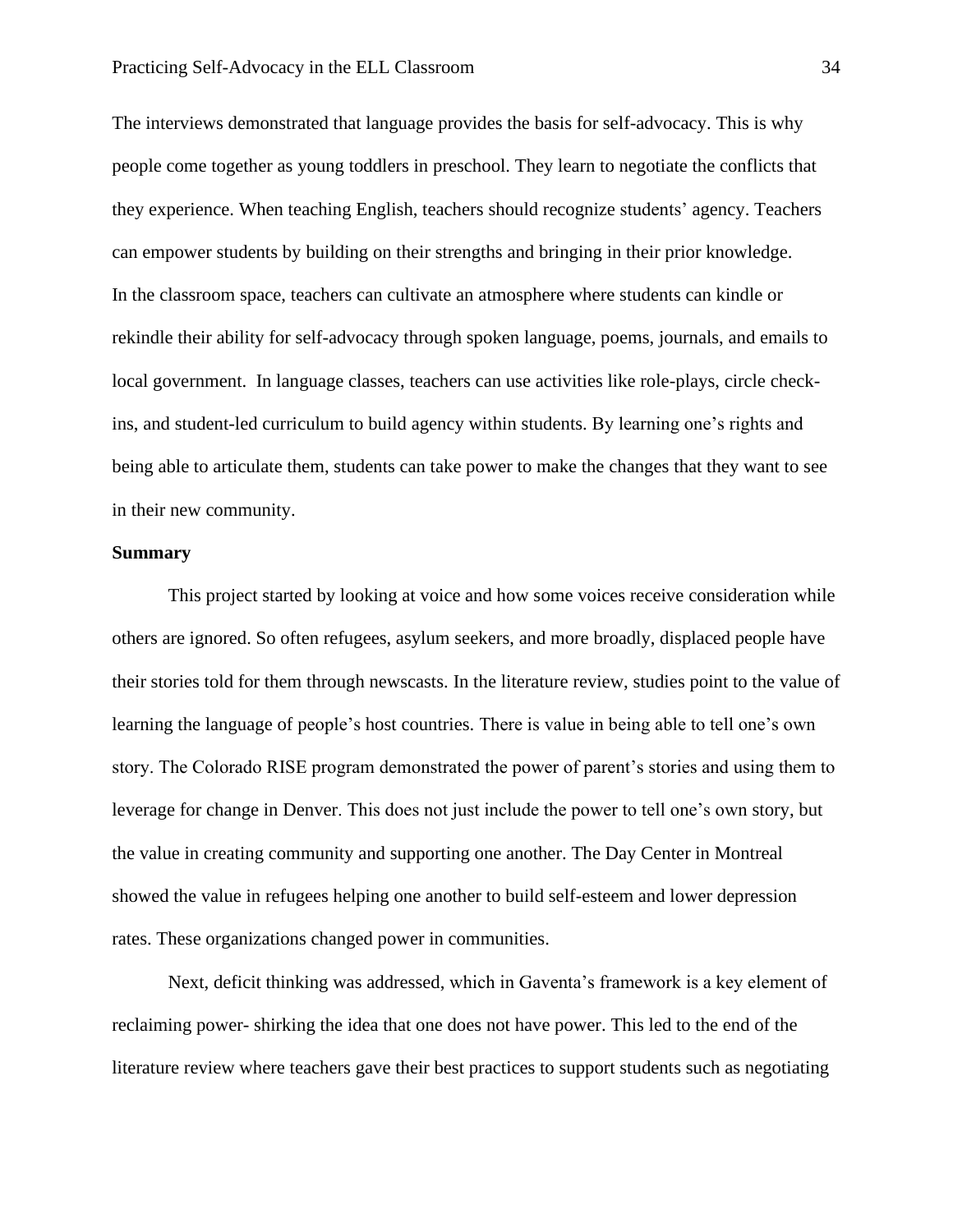tasks, poetry, and using different mediums of art to tell their stories. Students pushed against assignments to better meet their needs. Instead of saying they were not capable or completing something, alternatives were given.

Finally, the interviews looked over ways to build power and community in the classroom. Five teachers and a program manager shared their stories of how they build advocacy. In the interviews, participants were focused on skills that students already had and emphasized building on what students know. They created spaces to make students feel comfortable and be their authentic selves.

#### **Suggestions for Future Research**

In a future project, there would be value in asking a wider range of teachers for their best practices. This could focus on what is happening in the classroom in a new country where students will settle or compare it to best practices in a refugee camp. Another critical angle for future study would be to ask more former refugees for their insights such as, "what are teachers missing when they try to think of potential barriers?" Checking in with Vermont's program for Afghan refugees to see how living on campus was effective compared to another program that helps place people with jobs and English skills, would be useful to measure growth in language and students' views of what they learned. Would there be more examples like Nai's about the importance of credit? Could financial literacy be another umbrella of expectations for English immersion lessons?

In both my interview with Rebecca and Elizabeth the theme of talking about "home" emerged. In future research, I would be interested learning trauma-informed best practices in addressing the topic of family. Are there differences in outcomes when teachers provide specific class time for this topic or whether students thrive better when they can divulge that information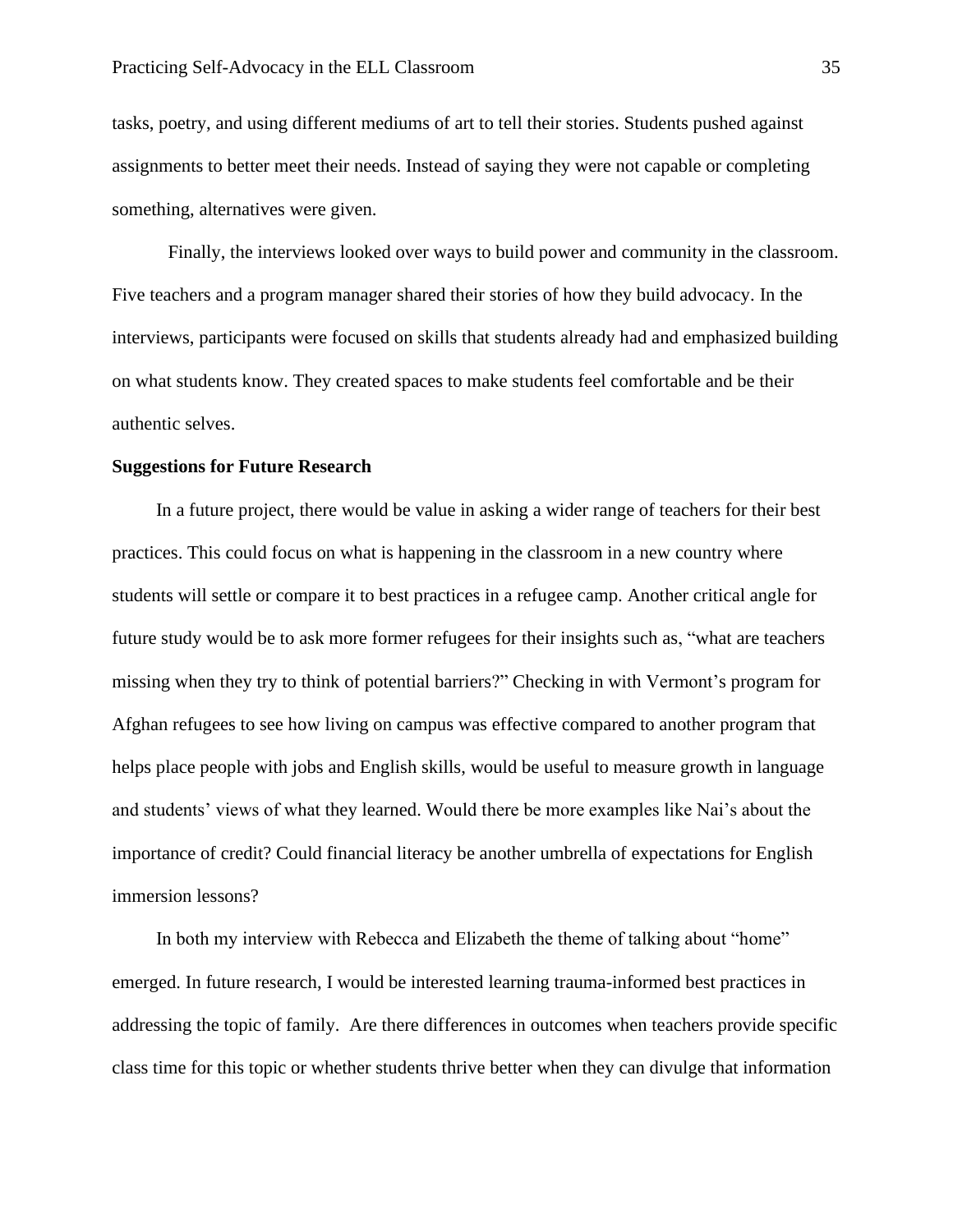once comfortable? Does this look different depending on the student's home cultures? What is the best way to ask students for their point of view?

Another strain for study is trauma-informed practices. Displacement itself is already a traumatic event, but this has now been further exacerbated by the COVID-19 pandemic. As the wider field of education focuses on trauma, will this change how English Language Education grapples with it? In this study, some teachers expressed uncertainty in best practices, and they wanted more supports. What are more direct trauma-informed supports for learners? There is significant work to be completed in this field of study. As climate change worsens, boarders are less porous, there will be more refugee crises that will arise. We need more trauma informed practices that will help people flourish in their new homes and promote community power.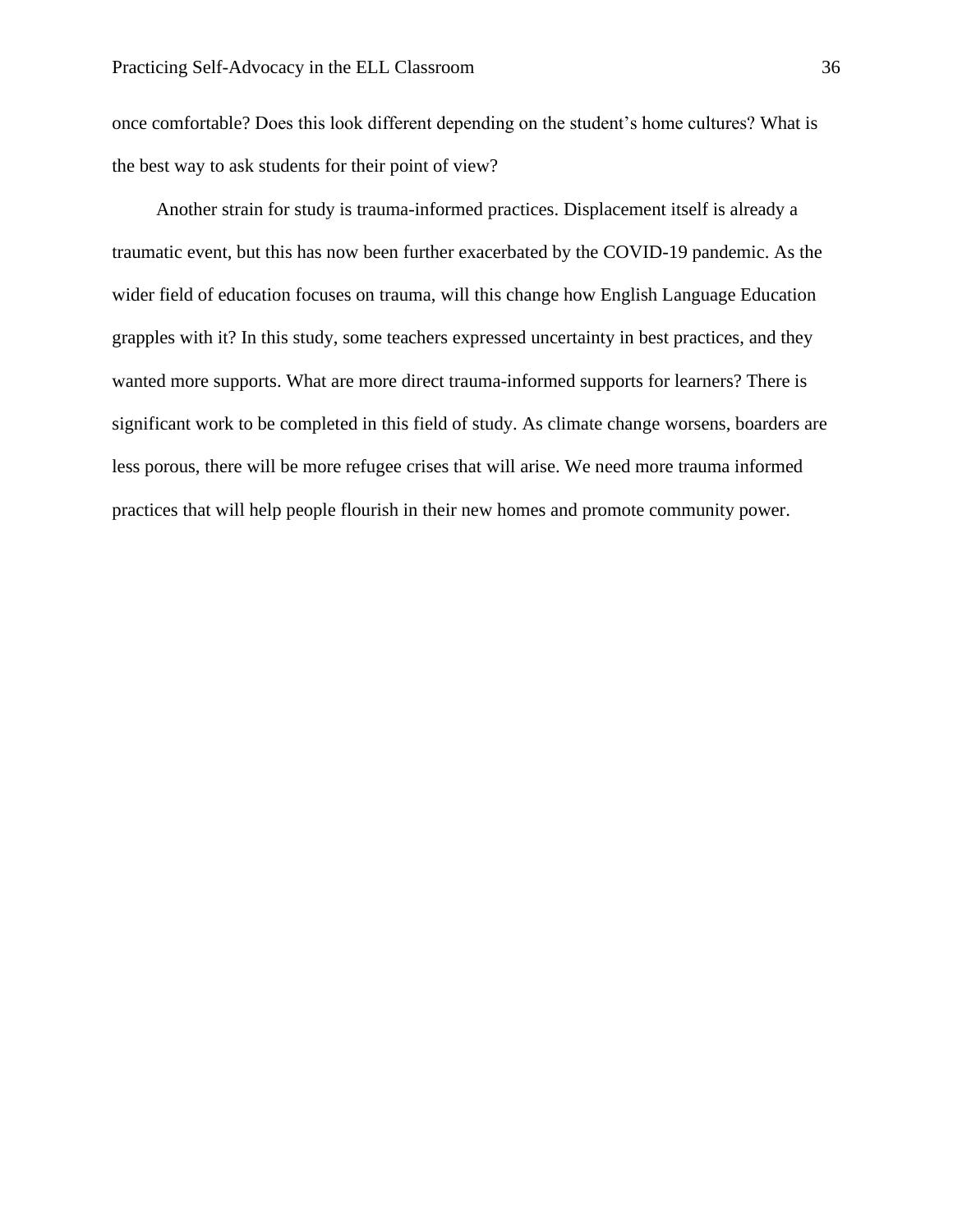# **References**

- Alemi, Q., James, S., Cruz, R., Zepeda, V., & Racadio, M. (2013). Psychological distress in Afghan refugees: A mixed-method systematic review. *Journal of Immigrant and Minority Health*, *16*(6), 1247–1261.<https://doi.org/10.1007/s10903-013-9861-1>
- Caliskan, O. (2020) Ecology of social justice leadership: How schools are responsive to refugee students, Multicultural Education Review, 12:4, 267-283, DOI: 10.1080/2005615X.2020.1842656
- Chase, L. E., & Rousseau, C. (2018). Ethnographic case study of a community day center for asylum seekers as early stage mental health intervention. *American Journal of Orthopsychiatry*, *88*(1), 48–58. https://doi.org/10.1037/ort0000266
- Dovigo, F. (2019). Beyond the vulnerability paradigm: Fostering inter-professional and multiagency cooperation in Refugee Education in Italy. *International Journal of Inclusive Education*, *25*(2), 166–181. https://doi.org/10.1080/13603116.2019.1707301
- Fassetta, G. (2016). Using photography in research with young migrants: Addressing questions of visibility, movement and personal spaces. *Children's Geographies*, *14*(6), 701–715. <https://doi.org/10.1080/14733285.2016.1190811>
- Gaventa, J. (1982). *Power and powerlessness: Quiescence and rebellion in an Appalachian valley*. University of Illinois Press.
- Goodkind, J. R., Bybee, D., Hess, J. M., Amer, S., Ndayisenga, M., Greene, R. N., Choe, R., Isakson, B., Baca, B., & Pannah, M. (2020). Randomized controlled trial of a multilevel intervention to address social determinants of Refugee Mental Health. *American Journal of Community Psychology*, *65*(3-4), 272–289.<https://doi.org/10.1002/ajcp.12418>
- Karam, F. J., Barone, D., & Kibler , A. (2021). Resisting and Negotiating Literacy Tasks: Agentive Practices of Two Adolescent Refugee-Background Multilingual Students. *Research in the Teaching of English, 55*(4), 369–389.
- Kisiara, O. (2020). Motivations of refugee-background adults in enrolling in English language classes in the United States. *Adult Learning*, *32*(3), 115–124. <https://doi.org/10.1177/1045159520969859>
- Lenette, C., Cox, L., & Brough, M. (2013). Digital Storytelling as a social work tool: Learning from ethnographic research with women from refugee backgrounds. *British Journal of Social Work*, *45*(3), 988–1005. https://doi.org/10.1093/bjsw/bct184

Ramos, D., & Sarubbi, M. (2020). Conceptualizations of power and agency among members of refugee communities in the state of Colorado. *New Directions for Higher Education*, *2020*(191), 31–41.<https://doi.org/10.1002/he.20380>